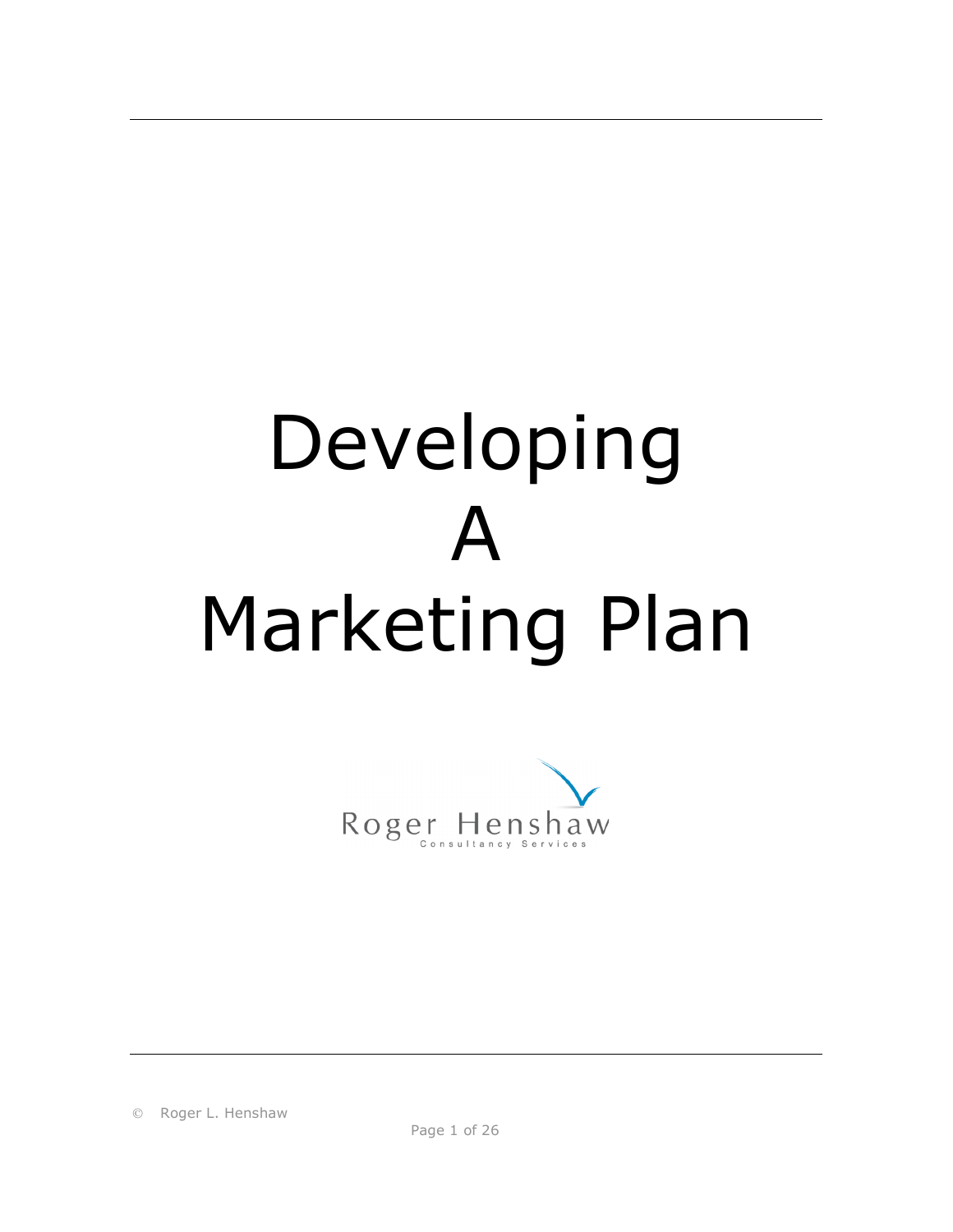# **KEY MARKETING PROJECTS**

# **Section .1 THE SITUATION**

## **1. SITUATION ANALYSIS**

The situation analysis is the first step you take in the marketing process. You will need to undertake a detailed situation analysis in order to understand your market, its many segments/targets groups and your current place in it. That is, you review or audit:

- What you're doing now i.e. your services, programmes, etc.;
- The environment in which you operate (both external and internal environments); and
- $\downarrow$  Who's using and not using your services.

There are many questions that should be asked when analysing your current situation and they include:

1. Where are we now?

This could include review of:

- $\textcolor{red}{\textbf{4}}$  Membership levels
- $\uparrow$  Survey results (including program evaluations)
- $\downarrow$  Population (see demographics below)
- Who's using and not using our services (see demographics below)
- $\ddotmark$  Services, Activities/Programs and Collections available
- $\overline{\phantom{a}}$  Age of collections
- $\leftarrow$  Current levels of funding
- $\downarrow$  Current levels of staffing
- $\ddot{\phantom{1}}$  Training levels/competency of staff
- **↓** Policies and Guidelines
- $\ddot{+}$  Facilities (age, appropriateness, location etc)
- 2. Where are we heading?

This could include:

- $\frac{1}{\sqrt{2}}$  Membership trends e.g. growth +or -
- $\ddotmark$  Population trends (see demographics below)
- $\ddot{+}$  Usage trending services, programs and collections
- $\overline{\phantom{a}}$  Age of stock trends
- Funding e.g. is capital funding keeping step with CPI?
- $\ddot{\phantom{1}}$  Training needs
- $\ddot{\bullet}$  Staffing needs
- **↓** Policy and Guideline needs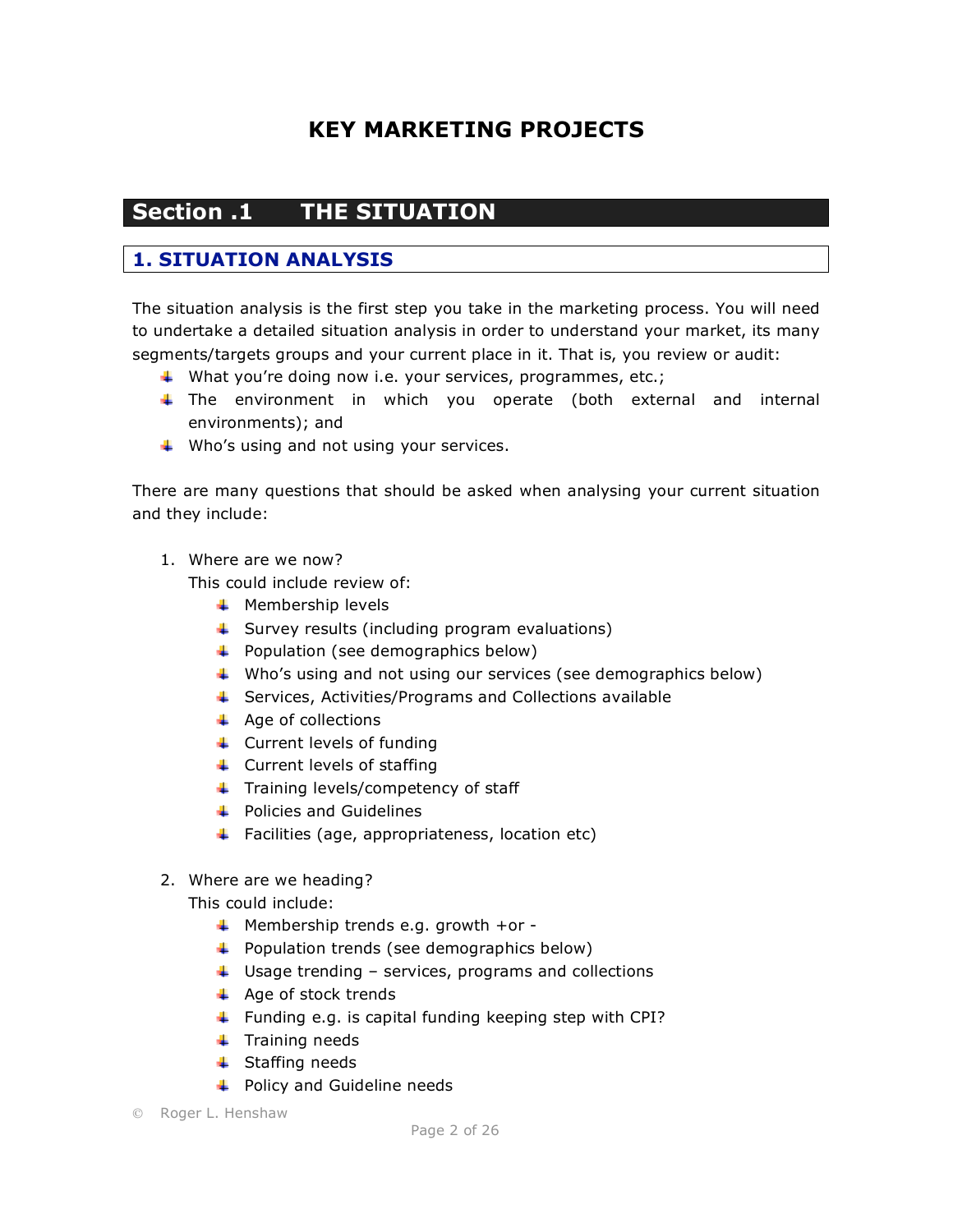$\ddot{\bullet}$  Infrastructure requirements

You should examine both internal and external factors that impact on, or govern your existence.

**Internally** you will need to determine and define the following:

- $\ddot{\phantom{1}}$  The 'Business' you are in? This may take the form of a Mission Statement (This usually states two things about your service/organisation 1) the detailed nature of your service; and 2) The market/s you do or want to serve).
- $\ddotmark$  Your current marketing mix? I.e., what are the various segments that make up the whole?
- Your current performance levels (and how you are measuring them e.g. qualitative and quantitative measures)
- $\ddot{\phantom{1}}$  Your current resources e.g. funding, staff, skills (skills audit), capabilities, etc.
- $\downarrow$  Who you are competing with for resources E.g. funding.

**Externally** you should examine the following:

 $\ddotplus$  What markets, needs and wants (demands) exist in your external environment? This can be determined through the situation analysis research you undertake. Well defined surveys more often than not will provide good insight into user **demands** or wants. **Needs** are better ascertained by gathering the following data:

**Geographic**: - (geographic information about your clientele).

- Where do most (say 80%) of your clients/customers come from
- $\downarrow$  Where do they work and live?

**Demographic**: - (Characteristics of your clientele/customers). May include:

- $\ddot{+}$  Education Level Level of and type of education.
- **Financial Information Salary/Wages individually and at household level)**
- **Family Status i.e. parents with children, young married couple, senior couple,** sole occupants etc.
- $\overline{\phantom{a}}$  Age
- $\overline{\phantom{a}}$  Sex
- $\ddot{=}$  Ethnicity
- $\downarrow$  Occupation
- $\leftarrow$  Religion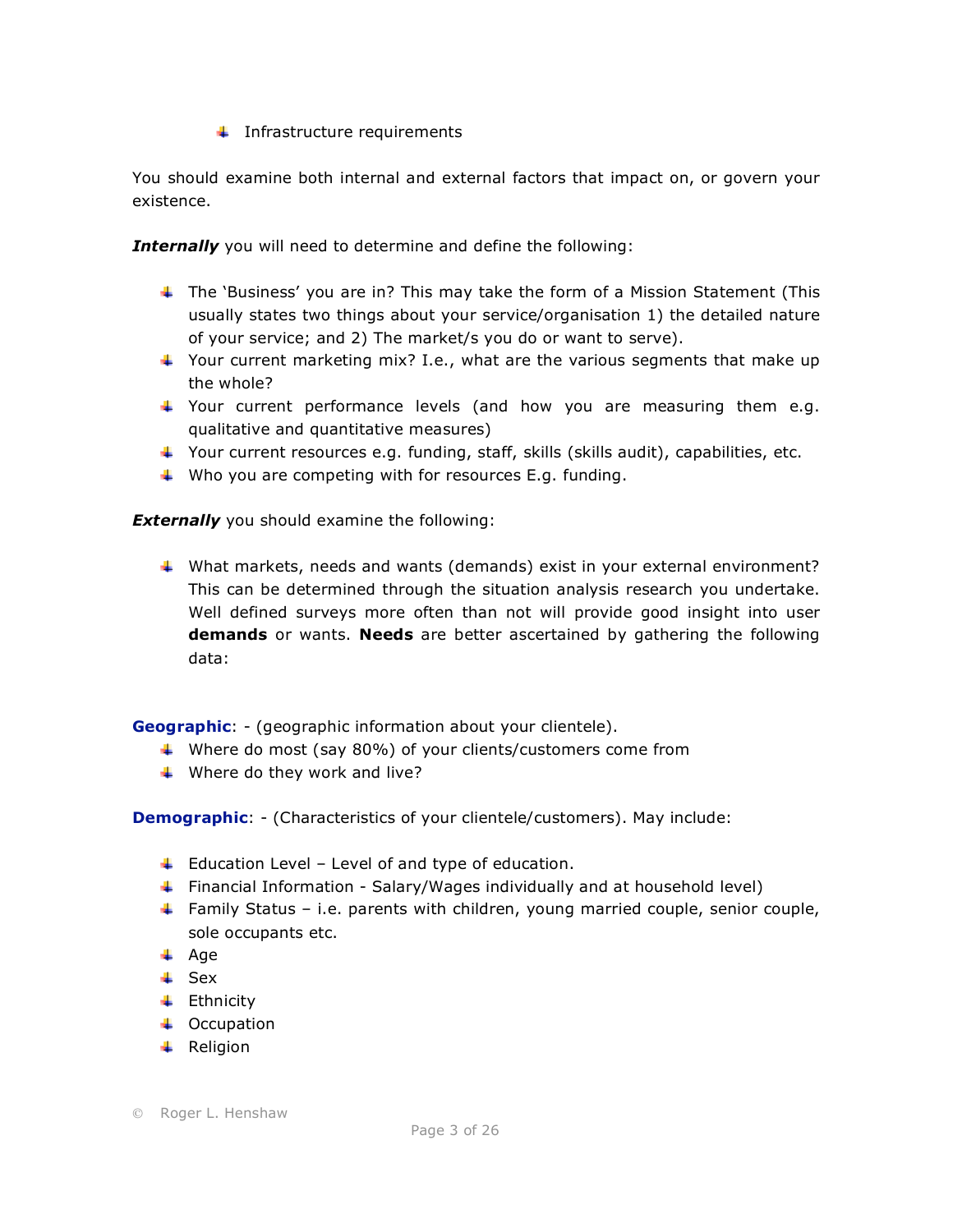**Behaviour**: - (Customer/Client behaviours can provide information on the way they think)

- $\overline{\phantom{a}}$  Rate of Usage
- $\overline{\phantom{a}}$  Benefits sought
- $\textcolor{red}{\textbf{#}}$  Method of usage
- $\ddot{\bullet}$  Frequency of usage
- $\ddot{+}$  Frequency of using 'paid for' services
- $\ddot{+}$  Reading preferences

You could also look at:

- $\uparrow$  Recreational/Leisure activities e.g. clubs, sports, hobbies etc
- **Transport preferences e.g. public transport, car ownership (individual and** household)

#### **Competition:**

- $\downarrow$  Who are we competing with?
- $\downarrow$  What strategies are our competitors using?
- $\downarrow$  What are the current economic conditions?

A Situation Analysis section of your Marketing Plan should include the following sections:

- 1. A Market Summary
- 2. Target Markets
- 3. Market Geographics
- 4. Market Demographics
- 5. Market Behaviours
- 6. Market Needs and Demands
- 7. Market Trends (this could include Industry trends)
- 8. Market Forecast e.g. predicted growth. This could be a chart or table.
- 9. Market Growth i.e. trends
- 10. Target Market Growth e.g. predicted growth. This could be a chart or table.

Detailed data for the above should appear as part of the plans appendices so it can be referenced when required.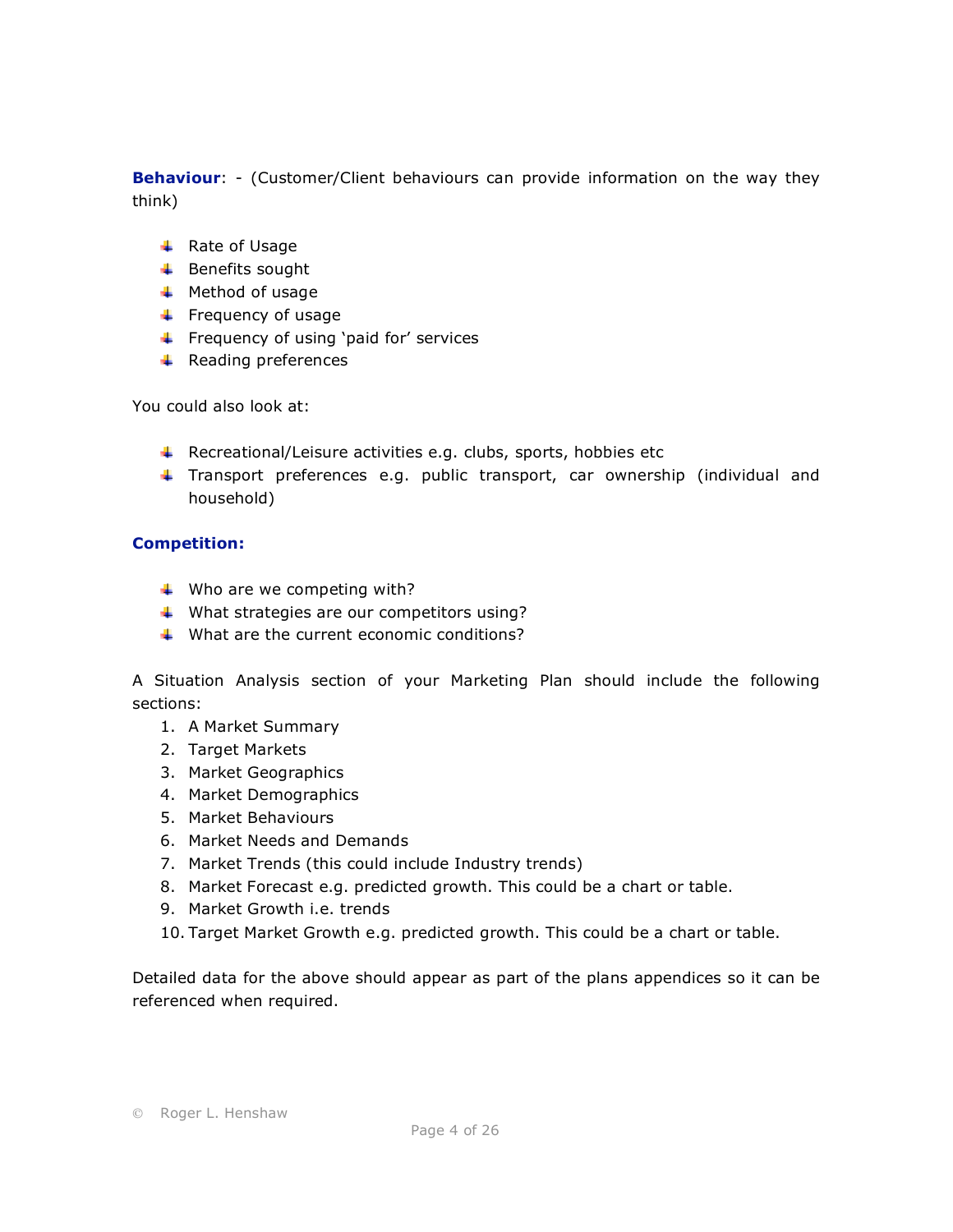## **2. THE S.W.O.T (Strengths, weaknesses, opportunities, and threats)**

The S.W.O.T analysis is a great enabler. It enables you to:

- $\ddot{\phantom{1}}$  Link your strategies or tactics to your external environment (via your plan)
- **L** Develop more aggressive or 'offensive' strategies (tactics) where strengths and opportunities coincide.
- **Develop defensive strategies (tactics) where your weaknesses are exposed and** allow advantage to your competitor/s e.g. neighbouring library services

Typically Strengths and Weaknesses are your **internal** factors while Opportunities and Threats are **external**. Your S.W.O.T analysis provides the information you need to integrate your internal environment with the external environment.

Based on your understanding of your current situation develop your S.W.O.T matrix. Your S.W.O.T. should be in point form and be as brief as possible. Combine related points to reduce your lists into simple terms.

You may also wish to undertake a 'Future' S.W.O.T. Analysis to develop a list of things that may potentially impact on your services, community, etc. in the long term.

| <b>Strengths</b>     | <b>Weaknesses</b> |
|----------------------|-------------------|
|                      |                   |
|                      |                   |
|                      |                   |
|                      |                   |
|                      |                   |
|                      |                   |
| <b>Opportunities</b> | <b>Threats</b>    |
|                      |                   |
|                      |                   |
|                      |                   |
|                      |                   |
|                      |                   |
|                      |                   |
|                      |                   |
|                      |                   |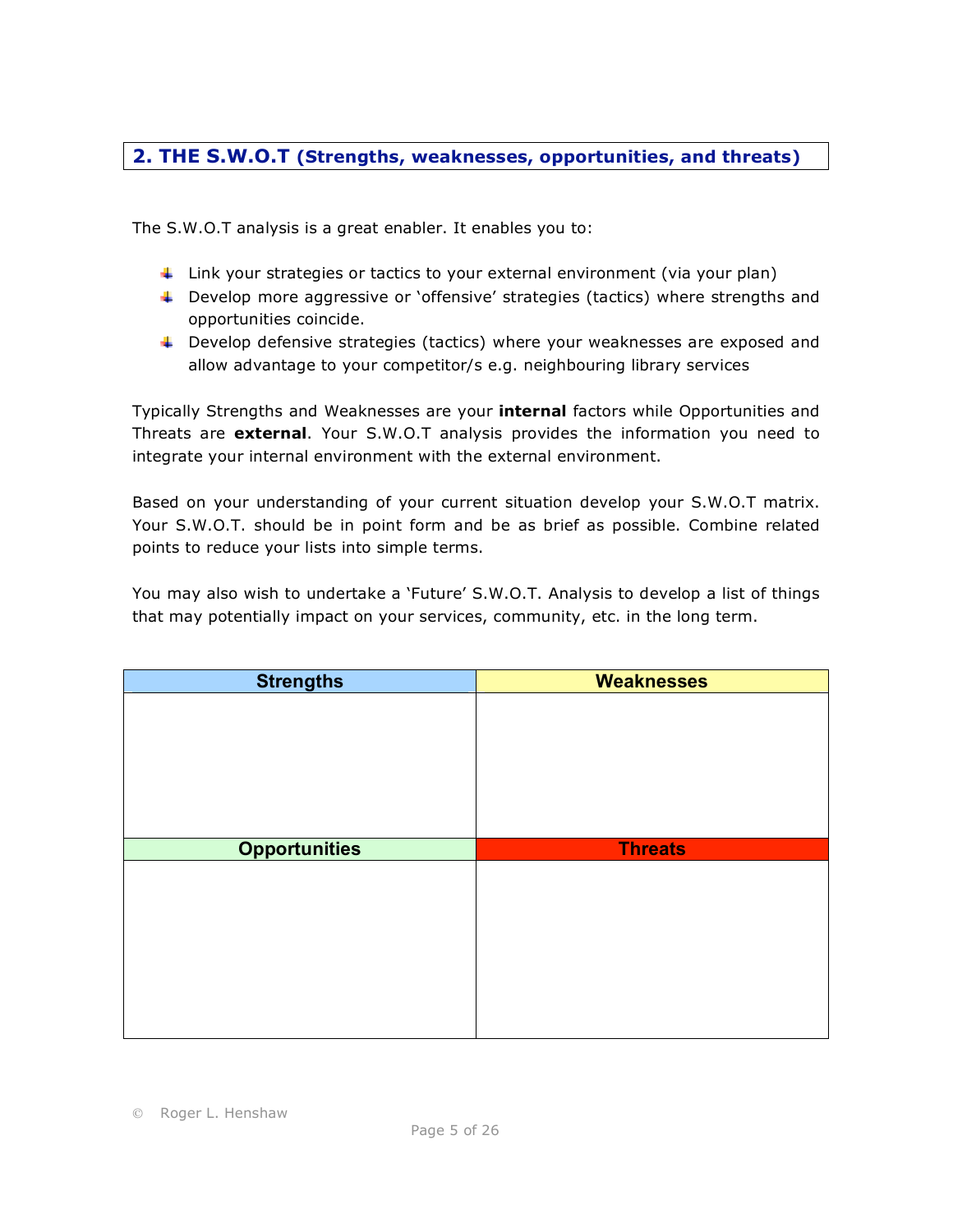## **3. DEVELOPING A CONCEPT PAPER**

Based on the Situation Analysis so far (research) you should have a better idea of just who you are, what you do, how you do it, why you do it and what it costs you and your customers. Note that cost is not only expressed in dollars. A good example of a cost to a customer is their time. Time spent at your library is time not spent on other things. This is a value decision that they make depending on their real and perceived value of your service. Future usage decisions (the time they spend) will be based upon their value perceptions and competition from other sources, whether that be another public library service, recreational service provider or the Internet (to name just a few).

We therefore need to test our concept (you can do this globally as a service or at an individual service, activity or program level). As a reality check you should test your Concept Paper on your key stakeholders. The Concept Paper is not a final marketing document. Ideally it shouldn't exceed one to one and a half pages in length. The **key** is to arrive at the 'deliverables' your customers understand and want, and importantly for which there is a clear market. The Concept Paper outcomes should inform your mission statement.

|                           | <b>Concept</b>                                   | <b>Stakeholder Response</b> |
|---------------------------|--------------------------------------------------|-----------------------------|
| What you do /             | Customers using  Service can expect              |                             |
| Your value proposition    | the following:                                   |                             |
|                           |                                                  |                             |
| How we achieve it         | We achieve these outcomes for our customers and  |                             |
|                           | community by                                     |                             |
|                           |                                                  |                             |
| Who we are                | Our services, programs and collections have been |                             |
|                           | built up over  years by/through                  |                             |
| <b>Real and perceived</b> | Council and State Government contribute \$       |                             |
| costs                     | XXXXXX made up of:                               |                             |
|                           |                                                  |                             |
|                           | to ensure the provision of:                      |                             |
|                           | The cost of using our                            |                             |
|                           | service/programs/collections/facilities to the   |                             |
|                           | customer includes, Time, Travel, Charges (which  |                             |
|                           | include )                                        |                             |
|                           |                                                  |                             |

A Concept Paper layout can be varied to suit your organisation. Here is an example Concept Paper proforma: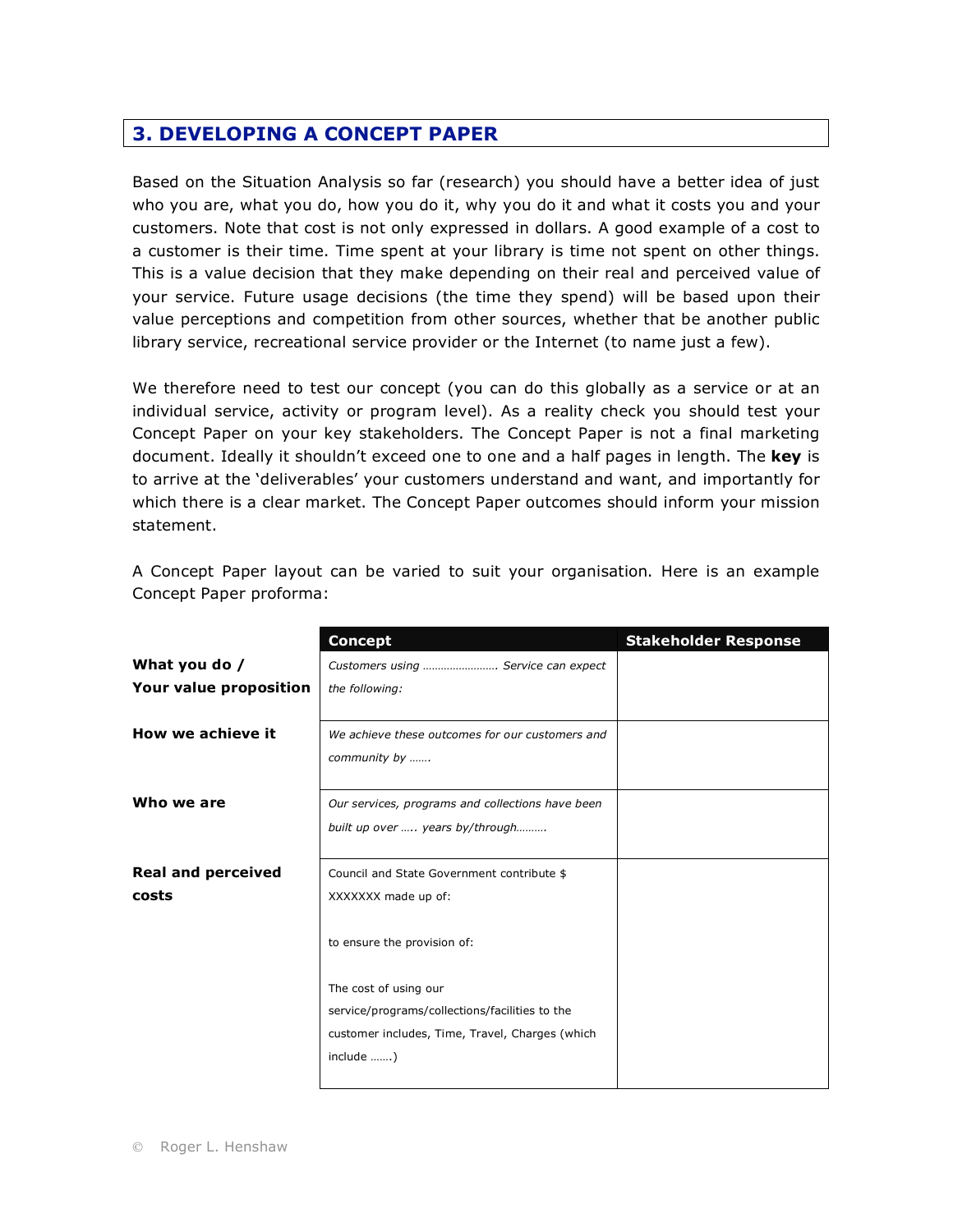# **Section .2 THE MARKET**

When introducing marketing methods, it is important to assess traditional practices with a view to increasing their inner coherence. Often, even the best results in terms of product, price, distribution and promotion are not owed to any overall logic. If they are regarded and implemented in isolation, the organisation's energy is dissipated in isolated actions that might conflict with each other.

As far as may be deduced from research literature, only a small number of libraries, most of them very large, implement global and coherent marketing strategies. In the following, procedures and activities of certain libraries are presented by way of example.

Every library is more or less well informed about its environment. By using marketing tools, libraries progress from having just subjective impressions towards an analysis allowing them a nearer approach to reality as it is. It is essential for public libraries to have knowledge of customer satisfaction. Beyond that, an evaluation using sophisticated tools, including performance indicators, is necessary. However, it must not be forgotten to include non-users in surveys, i.e. to gain information on the population as a whole. This allows establishing a profile of the needs and demands made on services.

(**Thierry Giappiconi: Marketing mix as a tool to serve objectives, c2000)**

## **1. MARKET OBJECTIVES**

## **Determining your market objectives**

Based on the above research and before proceeding to develop marketing strategies, you now need to determine your key **marketing objectives**. These objectives should provide you with your direction i.e. they point to where you want to be and what you want to achieve. It is important to note that marketing objectives and strategies should never be developed in isolation from the overall strategic direction of your Council and your library service's business plan. It is important where applicable to achieve alignment to other key organisational plans. This offers you a better chance of buy-in and in-principle support from your funding body.

To do this successfully you will need to conduct a **Gap Analysis**, the gap between where your library service is now and where you want it to be in the future. The gap analysis will assist you in developing and setting objectives that will 'bridge the gap'.

It is important to mention here the value of using well-developed user / non-user surveys. This provides current information that if used together with other data like that available from the Australian Bureau of Statistics (ABS) and the other information compiled via your situation analysis provides an excellent tool with which to develop your marketing objectives and later your strategies.

*These objectives should be specific, realistic and importantly, mutually consistent. (Polonski & Morgan, 1995)*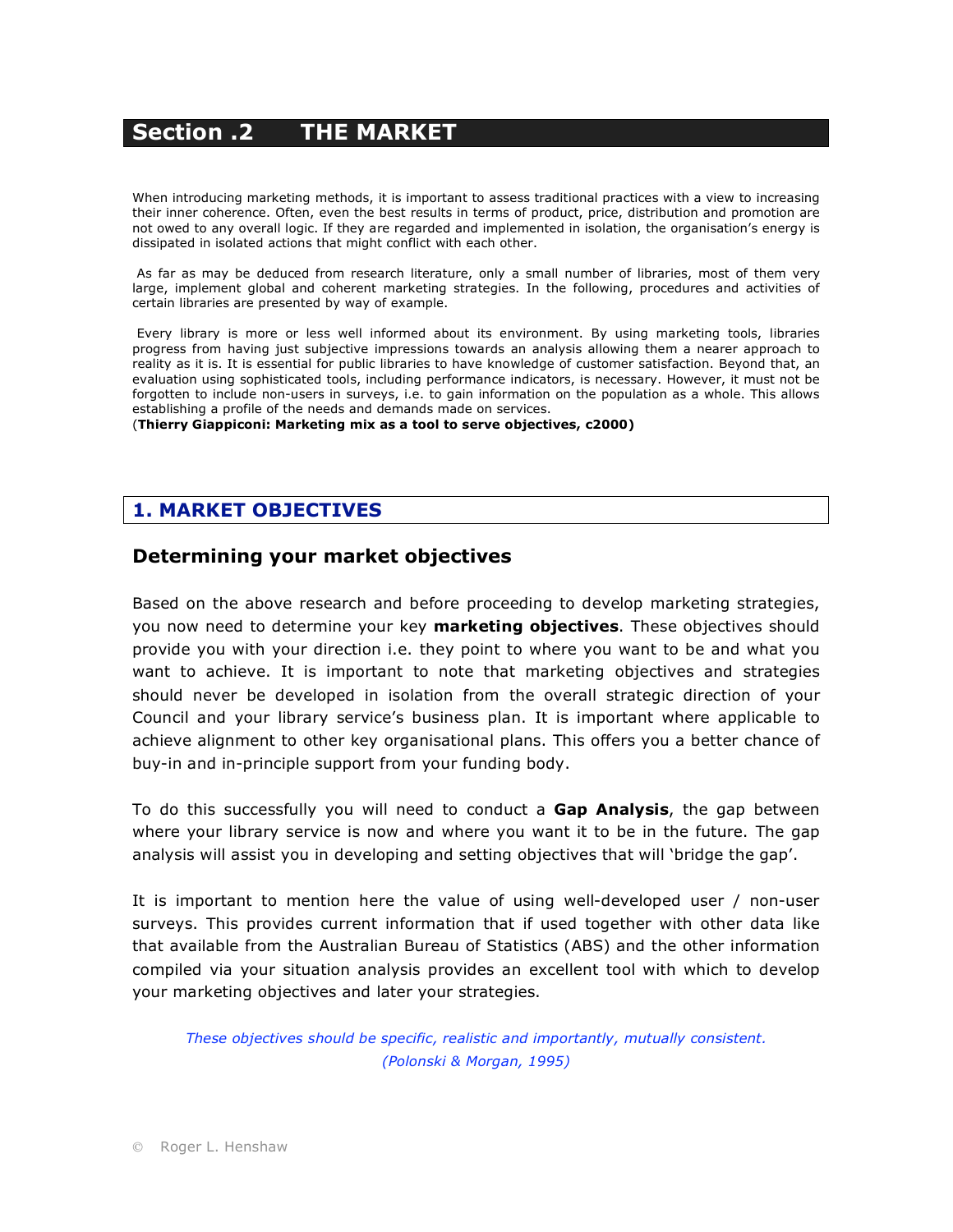#### **Your objectives should represent the following clearly:**

- **L** Desired outcomes
- $\ddot{+}$  Solutions to any given problem or situation, and
- $\ddotplus$  How you intend to exploit any opportunities.

#### **Examples of marketing objectives include:**

- $\ddot{\phantom{1}}$  To provide up-to-date relevant information to our customers/members.
- $\ddot{\phantom{1}}$  To increase our community literacy levels.
- $\ddot{\phantom{1}}$  To develop and provide relevant education programming.
- $\ddot{\phantom{1}}$  To facilitate or organise continuing education activities relevant to our public library services.
- $\ddot{\phantom{1}}$  To increase the quality and quantity of our loans.

## **2. SELECTION OF TARGET MARKETS (SEGMENTS)**

At this stage you will be able to identify both present and potential customers. This should be done using the following steps:

1. Undertake a detailed needs and demands/wants analysis of your existing markets. (Surveys, Focus Groups etc) for example:

| <b>Needs</b>                                                                               | <b>Demands</b>                                                   |  |
|--------------------------------------------------------------------------------------------|------------------------------------------------------------------|--|
| Development of new CALD collection -                                                       | Increase in branch weekend opening                               |  |
| Sudanese                                                                                   | hours <i>i.e.</i> all day Saturday                               |  |
| Expand education program and collections to<br>reflect issues affecting the community i.e. | Remote access to online databases                                |  |
| Caring for the Environment<br>٠                                                            |                                                                  |  |
| Personal safety                                                                            |                                                                  |  |
| Internet safety<br>٠                                                                       |                                                                  |  |
| <b>Small Business</b>                                                                      |                                                                  |  |
| Retirement planning<br>٠                                                                   |                                                                  |  |
|                                                                                            | More publicly available PC's for internet<br>and word processing |  |

2. Identify and describe any potential markets.

3. Make a decision as to what extent, and in what manner segmentation is possible.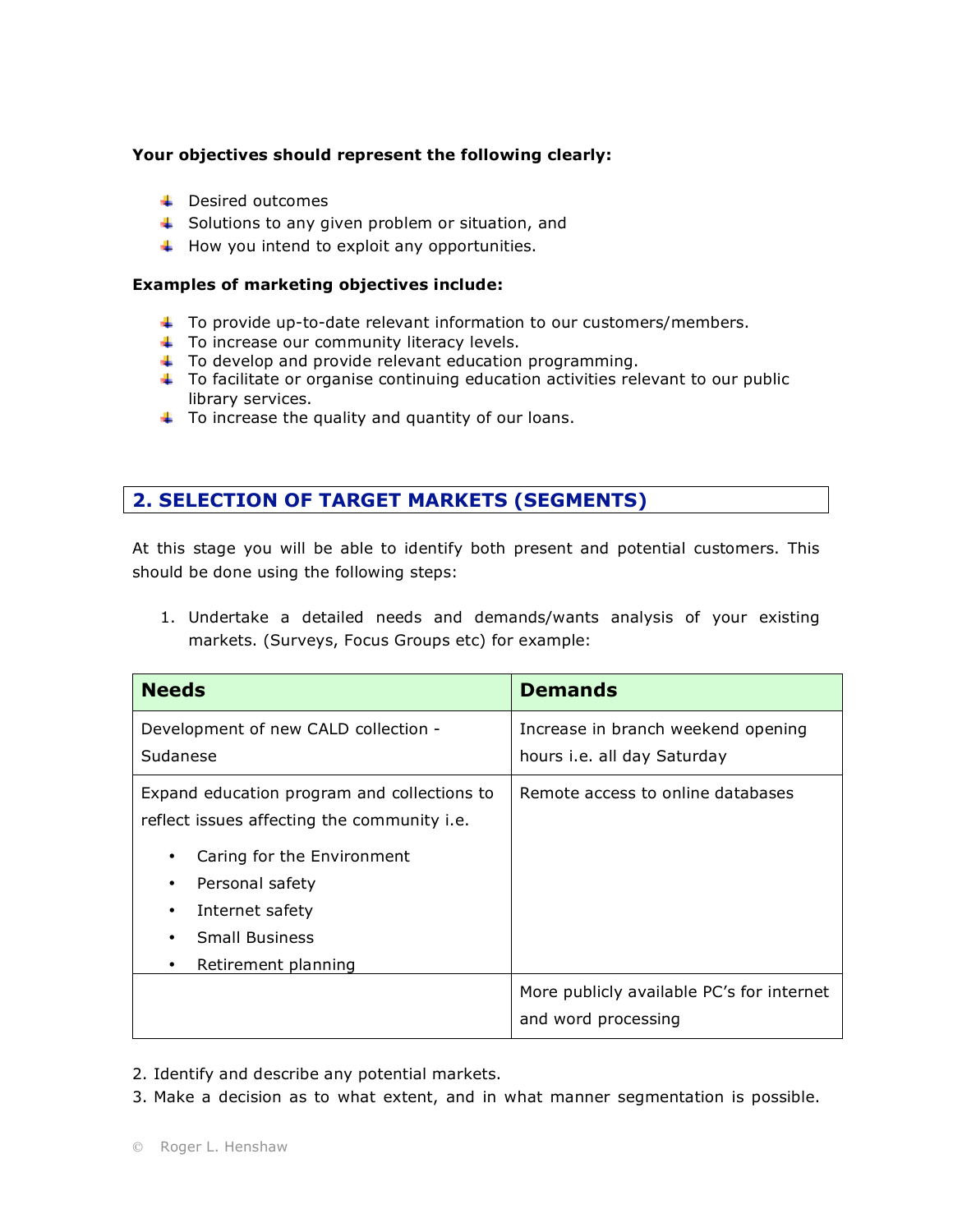For example if you select Youth as a market segment will you further segment into male, female; and non-English male and female?

- 4. Draft a forecast of potential outcomes e.g. loans, usage, etc. for your various markets.
- 5. Identify your target market(s)

#### **What are your target markets?**

You have limited capital and time. Your library service has a market consisting of a fairly well defined (or should be by now) group of people who may or may not use or continue to use your services, programs, collections and facilities and some potential markets/target groups.

In order to invest your time (staff time) and capital wisely, you have to narrow that broad group down into meaningful market segments.

Many potential customers or target groups may not find your services etc conveniently located (or duplicated sufficiently across your network) thus increasing their cost to access. They may use services offered by other vendors or library services that are more conveniently accessible or affordable.

## **3. DEVELOPMENT OF A MARKETING MIX**

You will need to answer the following question based on what you have learned from your previous project work:

#### **How do we get to where we want to go?**

At this stage you will need to formulate an integrated mix of strategies based on the needs and demands of your target market(s). The marketing planning process requires a look at the library marketing mix, the 4Ps of product, place, price, & promotion. The situation analysis examines library products -- tangible goods and services such as events, programming, collections, etc. Market research determines the values and benefits of the products to your customers/users.

To achieve this you will need to both understand and describe the following:

- 1. Your **Product** i.e., what you are offering including the features and benefits (services, programs, collections, facilities etc. Note: - You will need to be able to list and understand the Products tangible and non-tangible benefits.
- 2. The **Price** i.e., what price will you and your potential market have to pay to provide and/or access the service or product? The answer to this question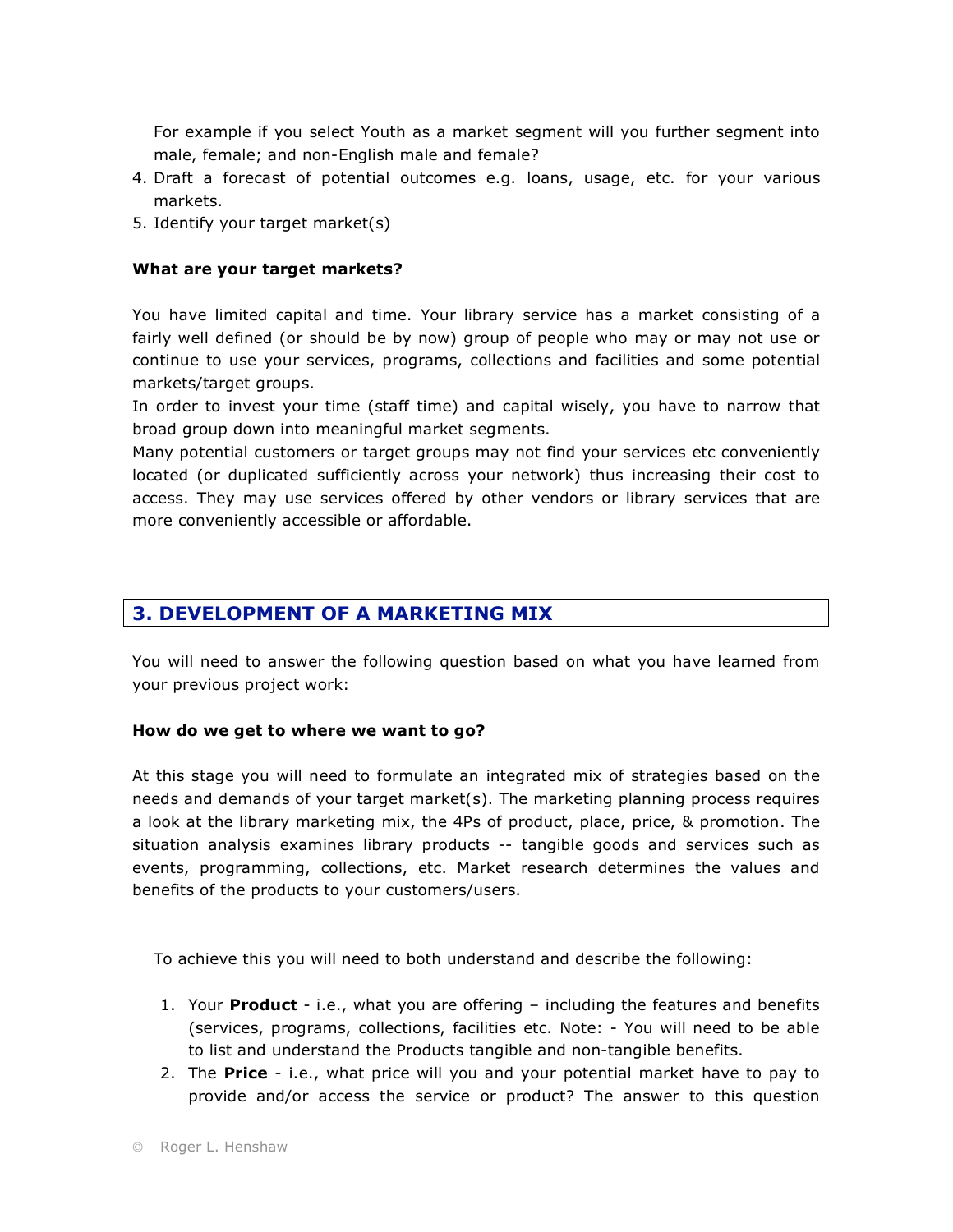should be expressed in terms of: \$value - direct and indirect; time (customer & staff); perceived price / cost reductions; competition, and; demand.

- 3. **Place** or **Distribution** i.e., the bringing together of what you are offering and the target market at 'some place and time'. (Polonski & Morgan, 1995) This is how the service, etc. is to be made available to the customer.
- 4. **Promotion** i.e., How you will communicate to your target market the offering and its benefits. This may be an integrated mix of advertising / advertorial; promotional presentations; press releases; word of mouth; personal selling. etc.

#### **The 4 Ps at a glance**

- **Product -- library services available to clients such as interlibrary loan,** reference, children's programming, or web access.
- **Price of Service -- includes direct and indirect costs to produce and deliver the** product, or actual fees if any.
- $\ddot{\phantom{1}}$  Place -- considers delivery and distribution of the products and services, location of services, availability, and accessibility.
- **Promotion -- how libraries let users know what products are available.**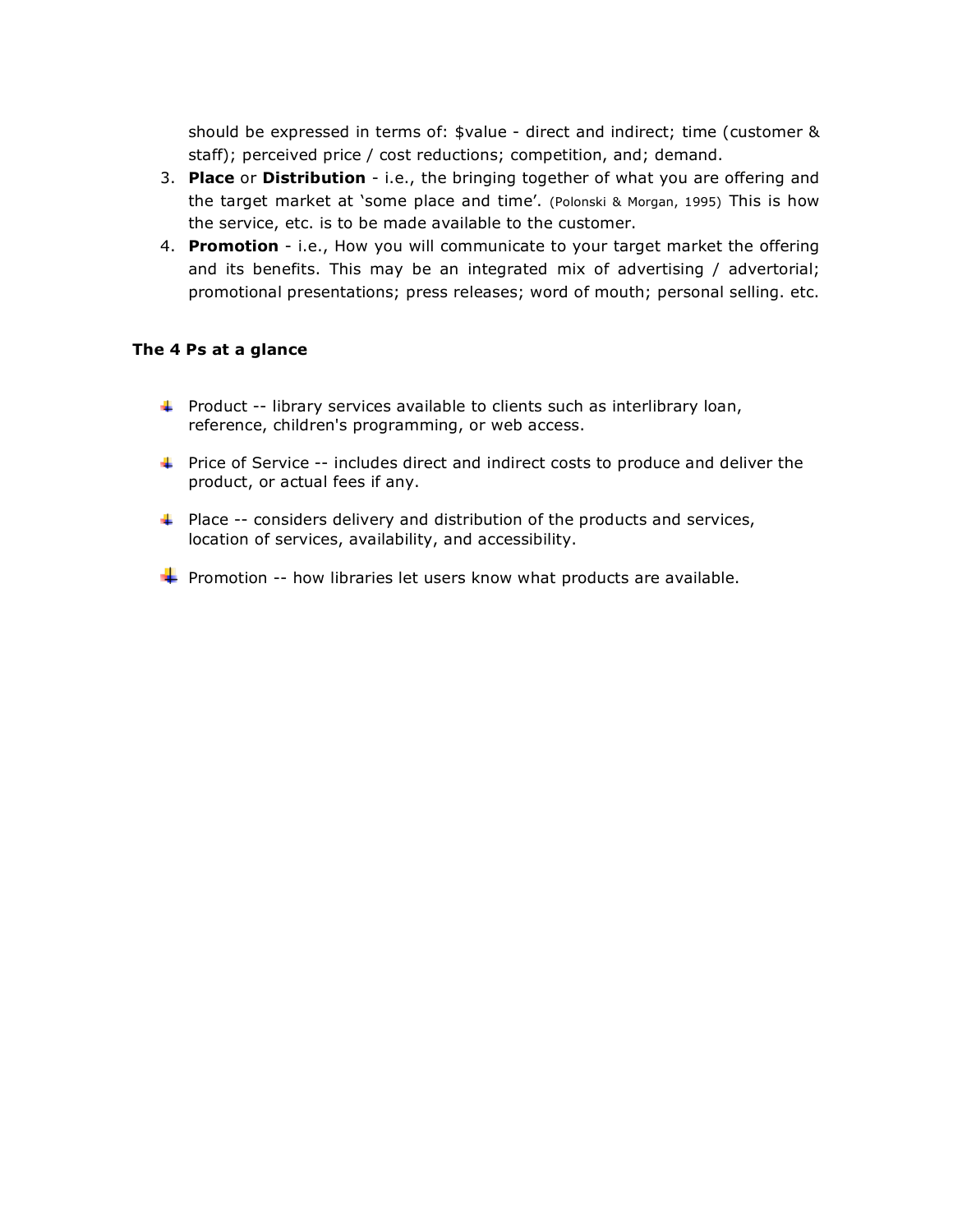# **Section .3 MARKETING STRATEGY – THE PLAN**

The development of an effective marketing strategy requires the specification of the marketing mix. These concepts are utilised in the for-profit sector, but a good librarymarketing plan will also profit (in the most altruistic sense, of course!) by examining products offered and assessing the value of the products to the users. Market research helps determine what library users are looking for in the way of product features such as variety, quality, and design, and what benefits such as good performance, quality, reliability and durability users demand in services, systems, programs, and resources.

## **1. STRATEGIES, TACTICS AND ACTIONS**

Once you've completed your initial Situation Analysis, tested your concepts and determined your marketing objectives you will have developed a much clearer picture of where you are now, where you are going and importantly where you should be and where you want to be going!

You should now be in a position to formulate some strategies, tactics and actions that will help take you to 'Where you want to go now'.

All marketing decisions are strategic and must take into account any competition for your customers' needs, demands and the costs to them. This is the point where you need to keep all your efforts focused and make your strategies explicit.

| <b>Strategies are:</b>   | <b>Tactics are:</b> | <b>Actions are:</b> |
|--------------------------|---------------------|---------------------|
| Conceptual               | Concrete            | Measurable          |
| General                  | Specific            | Specific            |
| Complex                  | Individual          | Costed              |
| Organic                  | Linear              | Accountable         |
| Interactive and systemic | Sequential          |                     |

#### **What are Strategies, Tactics and Actions?**

Your marketing strategies should represent clearly to all concerned the:

- $\ddagger$  Tactics
- $\overline{\phantom{a}}$  Actions
- **Results/Outcomes (desired and actual you may wish to include financial** targets here too i.e. expected expenditure versus actual; expected revenue/income versus actual)
- $\overline{\phantom{a}}$  Accountability
- $\ddot{\bullet}$  Time-frame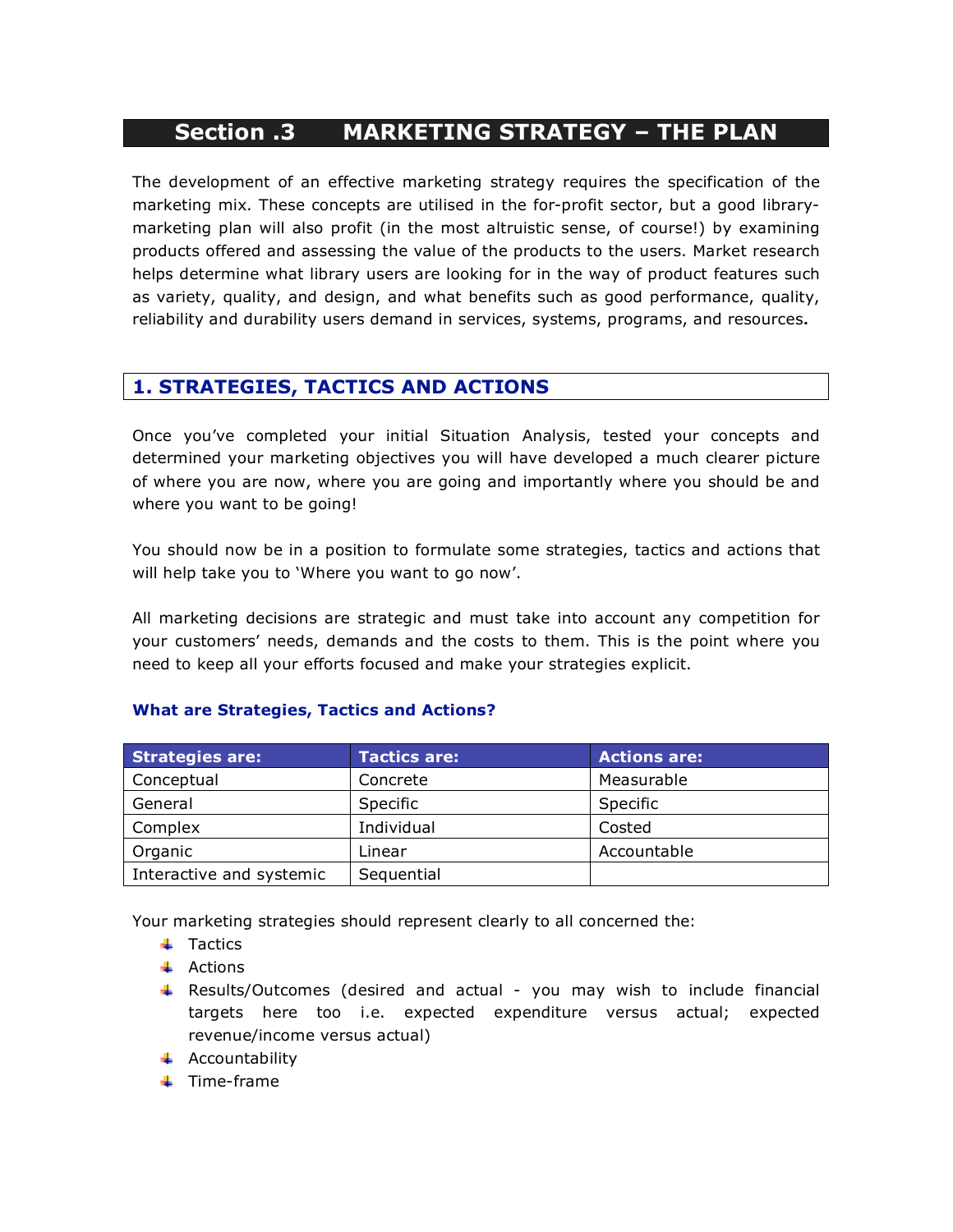- $\ddotmark$  Milestones (key must achieve points when delivering any given strategy)
- $\downarrow$  Log (any adjustments made to your planned strategy, tactics and actions etc)
- $\uparrow$  Performance Measures (you should include both qualitative and quantitative measures)

## **2. PLAN PREPARATION**

You should now be ready to start committing your strategies, tactics and actions to paper. The Marketing Plan is simply your 'how-to-do-it' or 'how it will be done' guide to your marketing strategies, tactics and actions.

Your plan should capture all the necessary project information required to track your progress. That is as mentioned previously the strategies, tactics and actions in tandem with your performance measures, time frame, accountability, resource allocations, milestones and progress log.

## **Here's an example of a strategy, tactics and actions grid for inclusion in a Marketing Plan**

| <b>Strategy 1:</b><br><b>Partnerships and Alliances</b>                                                       |
|---------------------------------------------------------------------------------------------------------------|
| Strengthen our relationship with schools and other educational institutions                                   |
| <b>Tactics:</b>                                                                                               |
| Connect with school administration/Principals<br>1.                                                           |
| 2. Contact and communication with teachers/lecturers                                                          |
| <b>Actions to implement our tactics:</b>                                                                      |
| Host a library management and school principal forum (include lunch) bi-annually                              |
| Host regular meetings (including morning and/or afternoon teas) for teachers with<br>specialist library staff |
| Seek invitations to attend any forums or meetings as appropriate at schools, TAFE and<br>University           |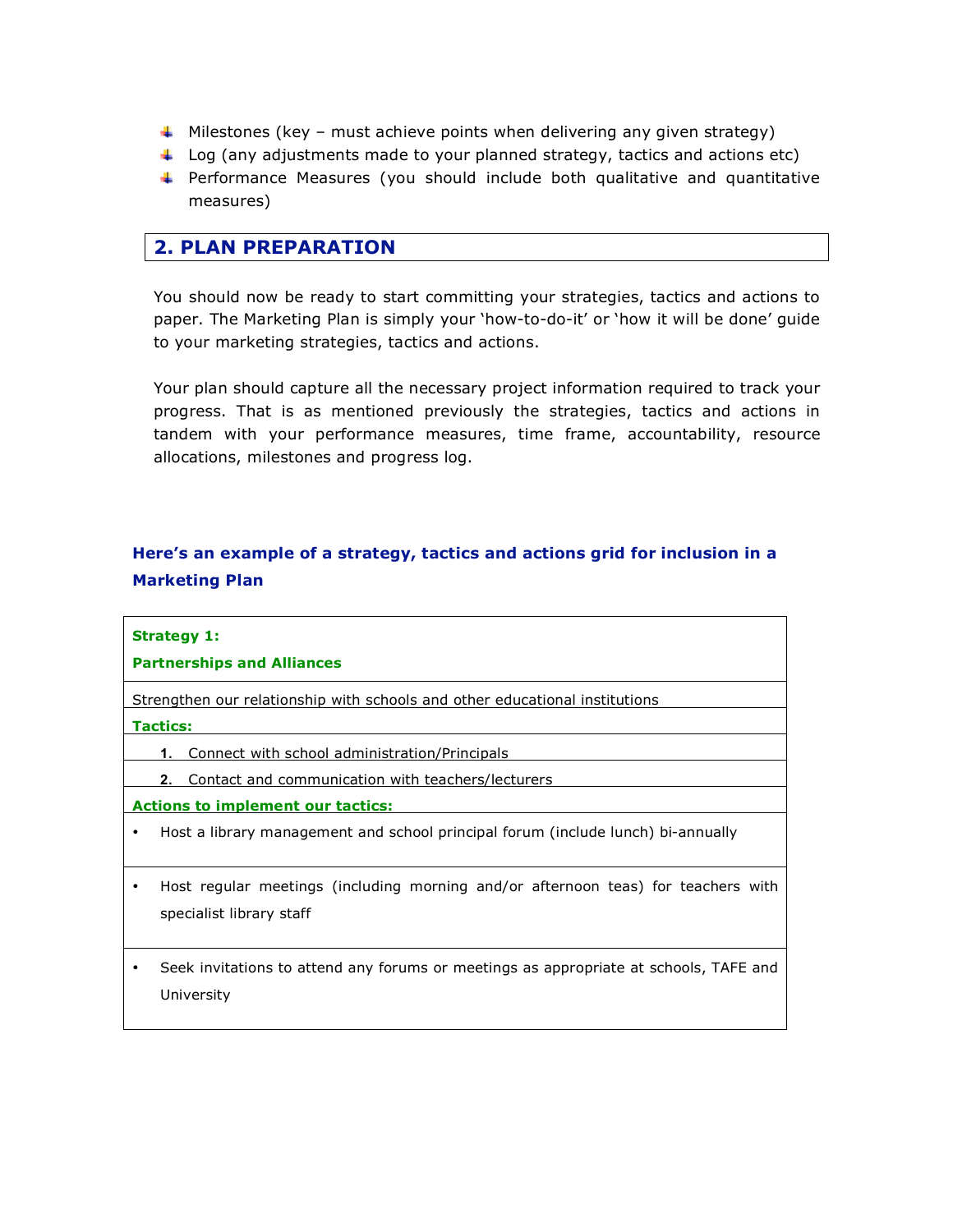#### **Here's an example of a Marketing Plan 'Plan to Action' Project Form'**

Note: This could be set up as an Excel spreadsheet or in MS Project and is a great way to simply monitor the implementation of any given strategy. The following **MUST** also include your communication/promotional tactics and actions (where and when applicable).

| <b>Strategy 1</b> |                                   | Don't forget to include communication and promotion strategies, tactics and actions where applicable |                                            |                    |                      |                                                                  |
|-------------------|-----------------------------------|------------------------------------------------------------------------------------------------------|--------------------------------------------|--------------------|----------------------|------------------------------------------------------------------|
|                   | <b>Partnerships and alliances</b> |                                                                                                      |                                            |                    |                      |                                                                  |
| <b>Tactics</b>    |                                   | <b>Actions</b>                                                                                       |                                            |                    |                      |                                                                  |
| 1.                | Connect with school               | $\bullet$                                                                                            |                                            |                    |                      | Host a library management and school principal's forum (include  |
|                   | administration / Principals       |                                                                                                      | lunch) bi-annually                         |                    |                      |                                                                  |
|                   |                                   |                                                                                                      |                                            |                    |                      |                                                                  |
| 2.                | Contact and                       | a)                                                                                                   |                                            |                    |                      | Host regular meetings (including morning and/or afternoon teas)  |
|                   | communication with                |                                                                                                      | for teachers with specialist library staff |                    |                      |                                                                  |
|                   | teachers/lecturers                | b)                                                                                                   |                                            |                    |                      | Seek invitations to attend any forums or meetings as appropriate |
|                   |                                   |                                                                                                      | at schools, TAFE and University            |                    |                      |                                                                  |
| Item #            | Who                               |                                                                                                      | When                                       | <b>Expenditure</b> |                      | <b>Revenue</b>                                                   |
| 1                 | Library Manager                   |                                                                                                      | April                                      |                    | \$120 (incl. GST)    |                                                                  |
|                   |                                   |                                                                                                      | October                                    |                    | \$120 (incl. GST)    |                                                                  |
| 2 a)              | <b>Specialist Librarians</b>      |                                                                                                      | Quarterly                                  | \$25 each          |                      |                                                                  |
| 2 <sub>b</sub>    | Library Manager                   |                                                                                                      | <b>TBA</b>                                 |                    | Staff time           |                                                                  |
| Item#             |                                   | Adjustment Log (record any changes and why)                                                          |                                            |                    |                      |                                                                  |
| 1                 |                                   |                                                                                                      |                                            |                    |                      |                                                                  |
| 2a)               |                                   |                                                                                                      |                                            |                    |                      |                                                                  |
| 2 <sub>b</sub>    |                                   |                                                                                                      |                                            |                    |                      |                                                                  |
| Item#             | <b>Results/Outcomes</b>           |                                                                                                      |                                            |                    | Desired (incl. \$'s) | Actual (incl. \$'s)                                              |
| 1                 |                                   |                                                                                                      |                                            |                    |                      |                                                                  |
| 2a)               |                                   |                                                                                                      |                                            |                    |                      |                                                                  |
| 2 <sub>b</sub>    |                                   |                                                                                                      |                                            |                    |                      |                                                                  |
| Item $#$          | <b>Milestones</b>                 |                                                                                                      |                                            | <b>Start Date</b>  | <b>End Date</b>      | <b>Completed Y/N</b>                                             |
| 1                 |                                   |                                                                                                      |                                            |                    |                      |                                                                  |
| 2a)               |                                   |                                                                                                      |                                            |                    |                      |                                                                  |
| 2 <sub>b</sub>    |                                   |                                                                                                      |                                            |                    |                      |                                                                  |
|                   | Quantitative Measure/s            | # Meetings held<br>$\bullet$<br># Meetings attended<br>$\bullet$                                     |                                            |                    |                      |                                                                  |
|                   | <b>Qualitative Measure/s</b>      | Exit survey/meeting evaluations<br>$\bullet$                                                         |                                            |                    |                      |                                                                  |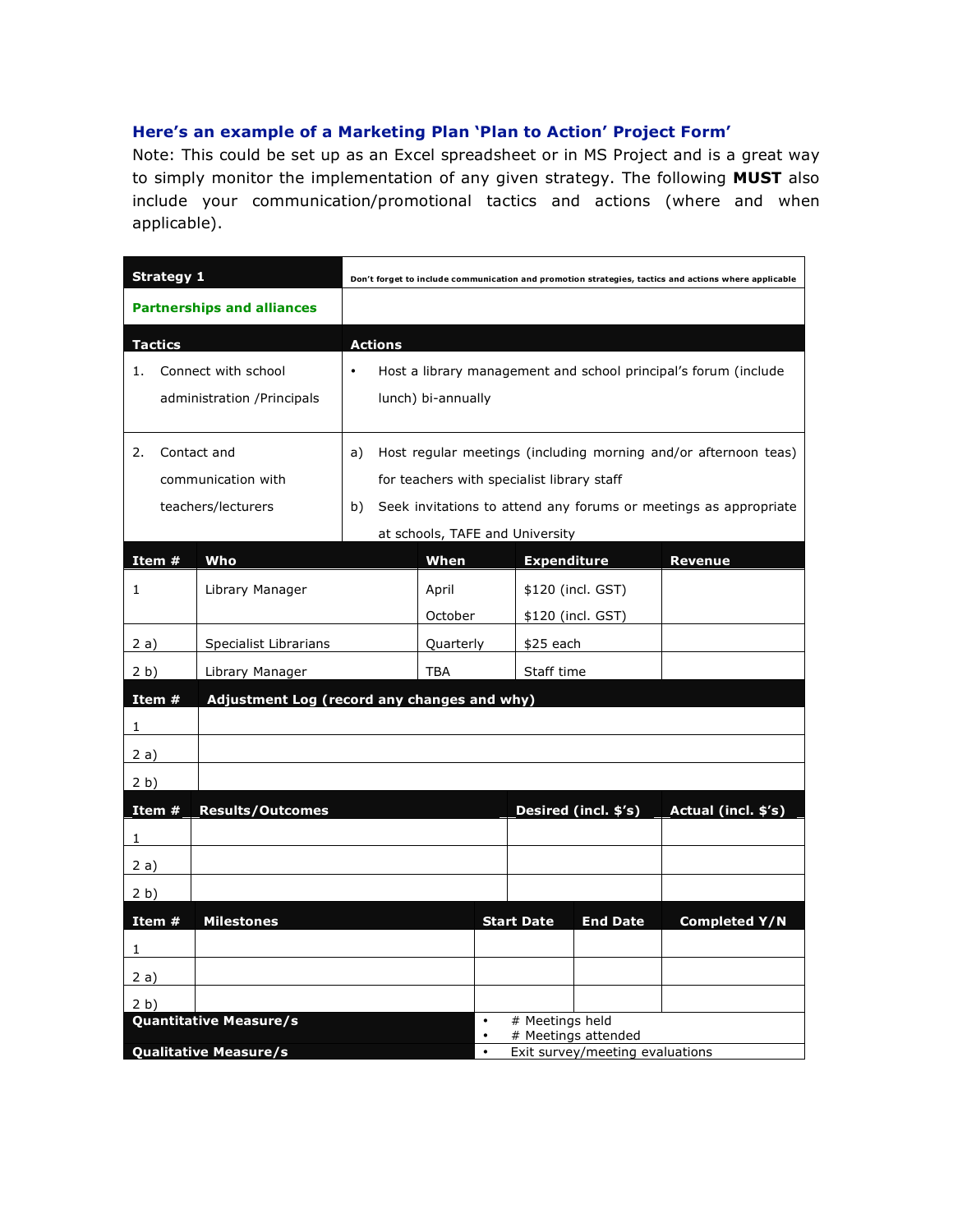#### **Notes:**

*Before stating your strategies, however, you should first describe and note your professional opinions, judgments and assumptions as they relate to your strategies, tactic and actions. You should also note any developments or environmental conditions that may need to be contended with as the plan is implemented.* 

*Once this has been done you should state your strategies in clear specific terms with regard to the desired end result(s) you are pursuing.*

*"It should be noted that the longer you work in an organisation, the higher the odds you don't really understand the perceptions and assumptions of your customers or your own for that matter. It is far to easy to drift along on intuitive guesswork, when perception and assumption research can help shed some light on previously undiscovered aspects of the customers needs and motivations".* (Albrecht, 1992)

## **3. IMPLEMENTATION**

#### **Obtaining, organising and using resources**

As stated previously your marketing plan should list the resources required to implement any given strategy. Therefore, this stage will normally involve the setting of budget priorities, the allocation of staff time, liaison with suppliers, customers, etc. For holistic purposes and to improve your likelihood of success you must relate your resource planning to your internal budgeting and business planning outcomes and processes.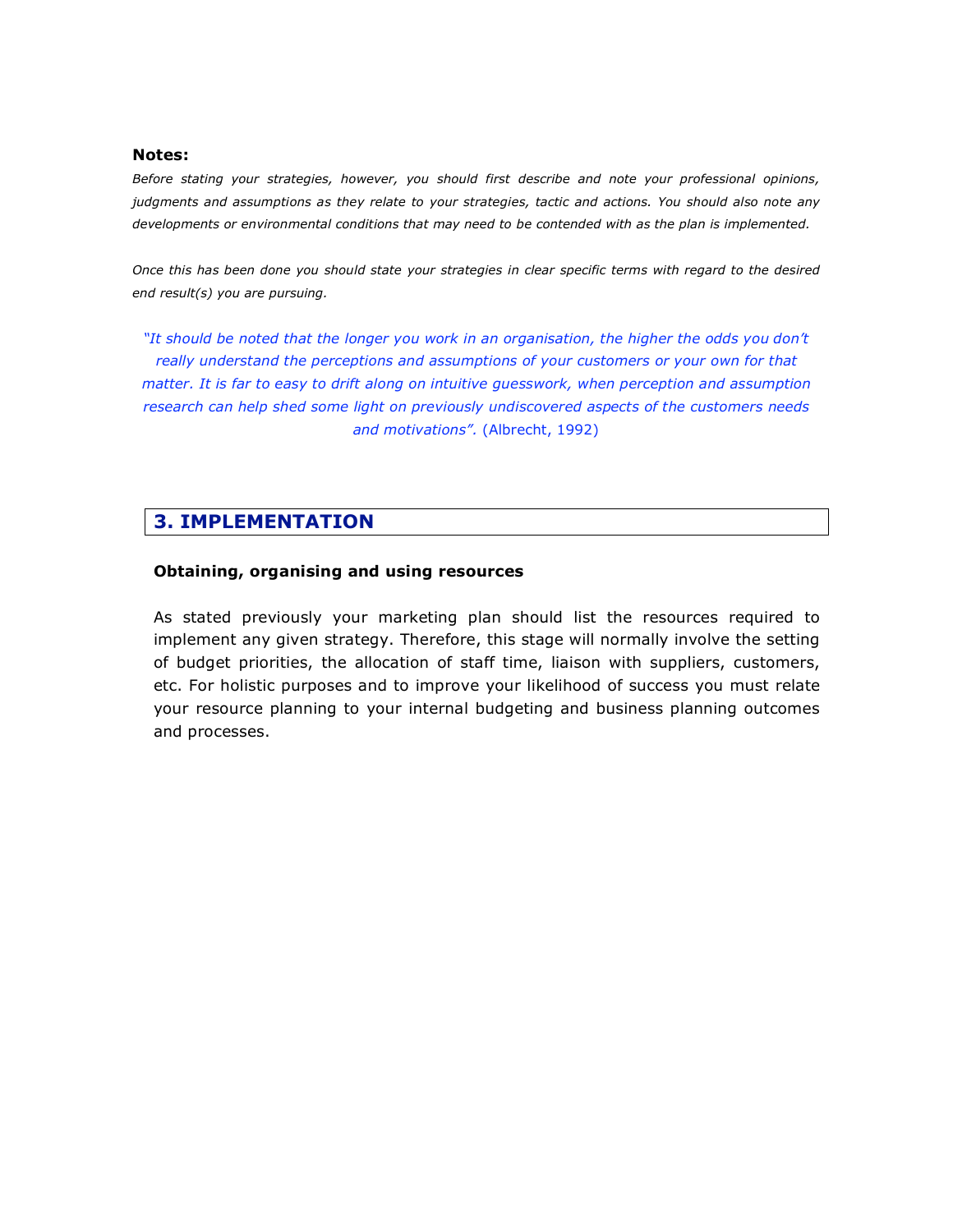# **Section .4 MONITORING PERFORMANCE**

## **1. CONTROL**

*"Control is the process of comparing expected performance with actual performance and taking corrective action where necessary."(McColl-Kennedy, 1992)*

It is in the Implementation phase that most plans go wrong. This is so mainly due to poor initial planning, the failure to test an idea first, a lack of a clear allocation of responsibility and accountability, and little or no monitoring of plan feedback.

Problems also occur because Action Plans are often unclear, incomplete, inflexible, or overly ambitious. There must be allowances made within Action Plans to ensure that enough flexibility exists to allow any remedial action required to take place. A plan that locks you onto one path is the least likely to succeed.

The implementation of planned strategies should be constantly monitored to maintain 'control' over the process. This will allow constructive 'fine tuning' of the process and will, for example, help avoid poor performance or failure, provide a means of reassessing priorities and importantly, prevent wasting resources. You may wish to use a Gant chart or similar to 'chart' your progress. This provides a visual means of detecting plan blockages.

Successful control over plan implementation also relates directly to your performance measures and the quality of your analysis.

When undertaking your marketing plan keep the following quotes in mind:

*"Success is never final"* (J.W.Marriott, Sr.)

*"Before enlightenment chop wood, carry water – After enlightenment chop wood, carry water"* (Zen Buddhist saying)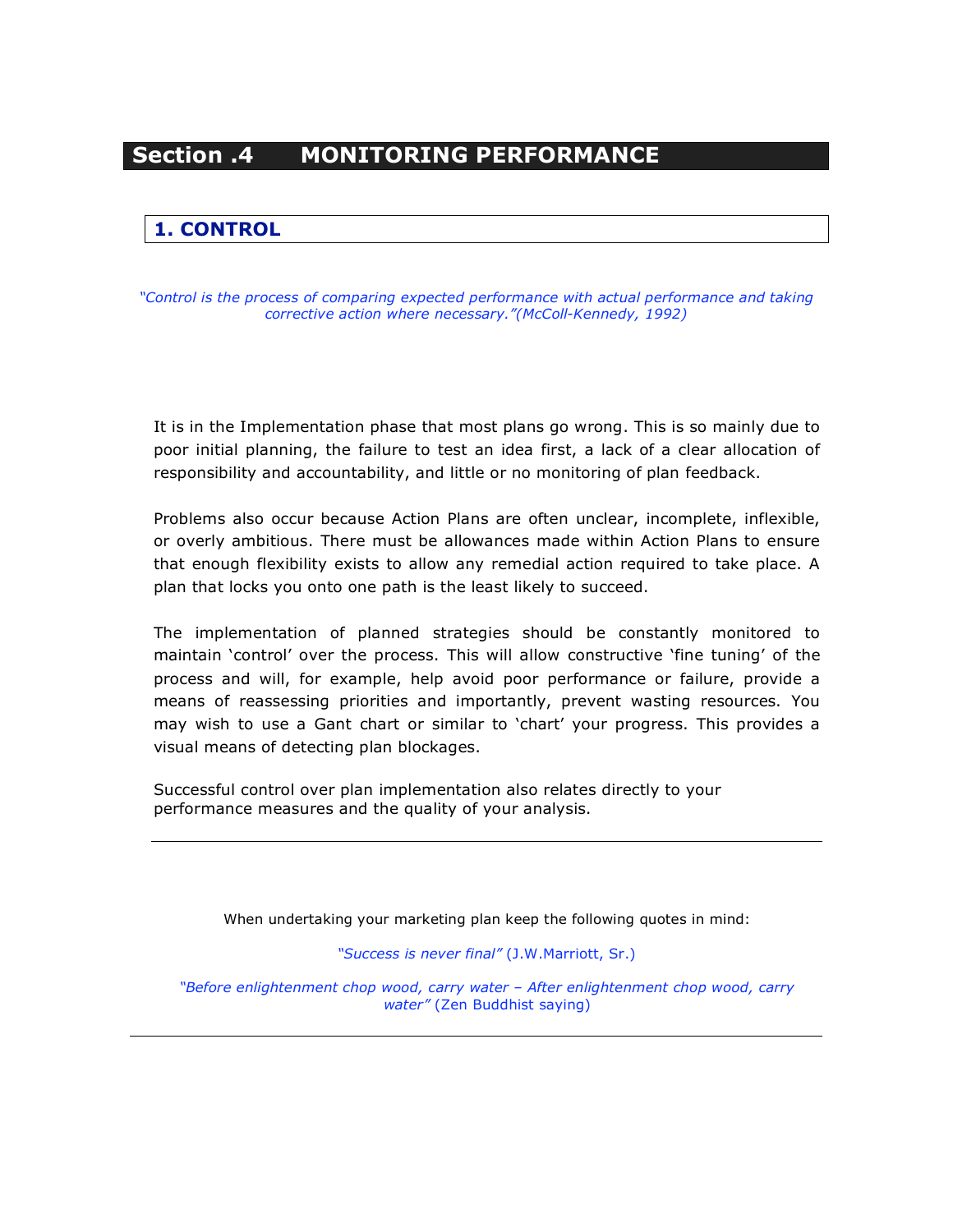# **Section .5 COMMUNICATION**

A Communication Strategy is just as important as your budget, your personnel and your output planning. It should be done at the same time you plan all these other steps to a successful project.

*It is not something done as an after thought.* 

#### **WHY BOTHER?**

- Because in the long run, it saves time, it saves aggravation and it lets you get on with providing the best service you can.
- $\ddot{\phantom{1}}$  Because this planning allows for the rest of your organisation to design their communication strategies to compliment your project announcements.

How often have we planned a project down to the last cent, the last paper clip and the last staff-hour only to have forgotten to tell the very people who will benefit from all that work.

You then spend hours, even weeks, fighting "bushfires" because those same people feel they weren't informed or consulted and your project doesn't get the positive reception it deserved.

One of the major criticisms made of government organisations is that the left hand doesn't know what the right hand is doing. To some extent this is understandable in any organisation that delivers a wide range of disparate services, but strenuous efforts should be made to co-ordinate the flow and presentation of information to the public.

If the news is good, too often one arm of the organisation will be competing with the other for that scarce commodity known as media coverage. If there is bad news about, the good will be completely swamped by the awful. Better to delay the release of a "feel good" story and ensure a more favorable response.

What follows is a blueprint for staff to use to develop communication strategies for any project and it will be of particular value when implementing your marketing strategies. It will give you a framework for developing a specialised raft of communication outputs for your project.

Done well, it will help you predict the trouble spots so you can plan for them before they overtake you, and it will maximise the good news about the excellent service offered by the people who work for your organisation.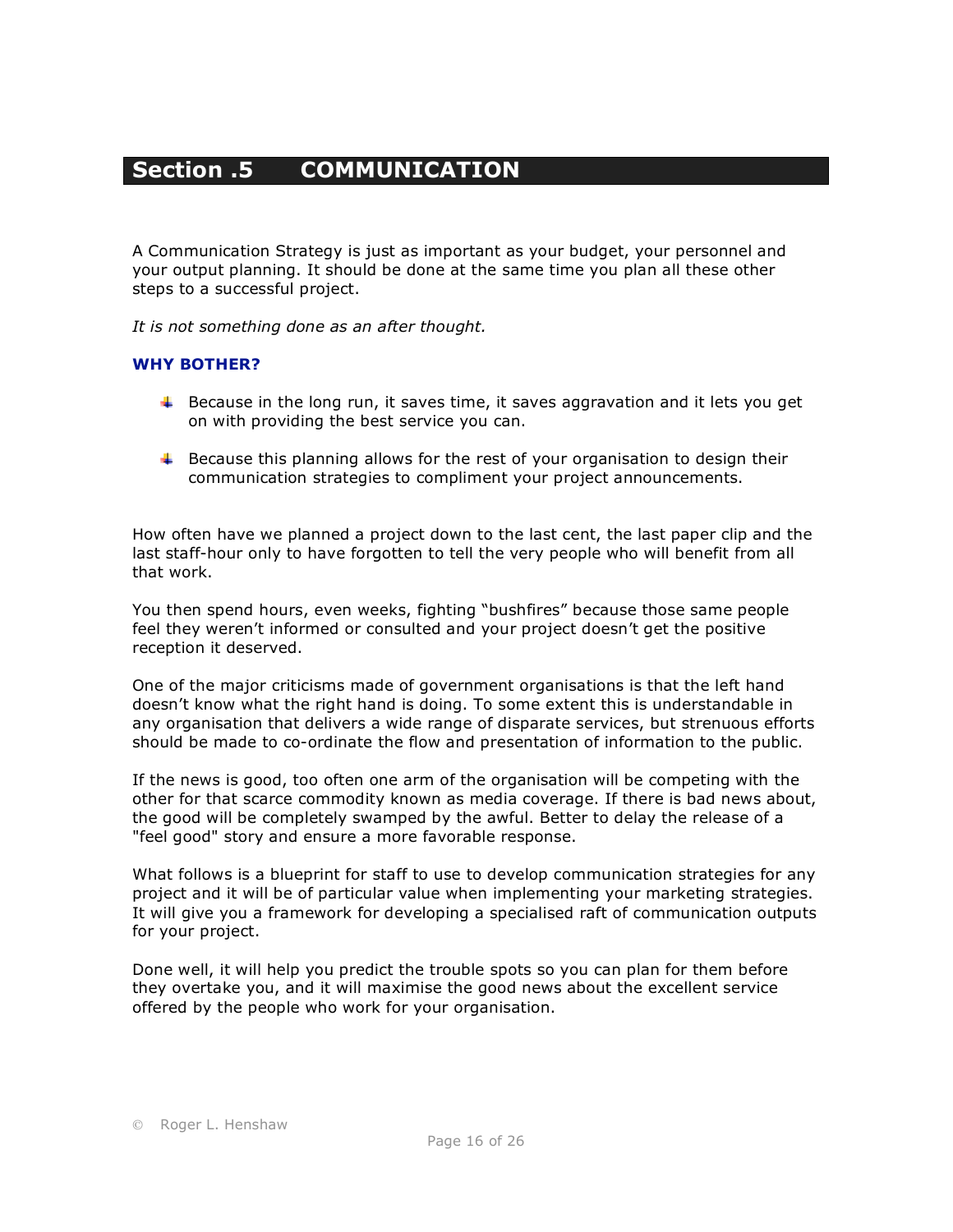#### **WHAT DO YOU NEED TO DO?**

- $\uparrow$  You will need to identify the basic communication necessities usually expressed as: -<br>WHAT? WHY? WHEN? HOW? WHO?
- $\uparrow$  Make sure you have these outputs expressed clearly and precisely as they are your building blocks.
- $\ddot{+}$  Next, decide on the time frame for the significant outputs through the life of the project and enter them into your **Communication Matrix**.

| <b>OUTPUT</b>    | Change of<br><b>Opening hours</b> |                             |               |              |               |                                       |
|------------------|-----------------------------------|-----------------------------|---------------|--------------|---------------|---------------------------------------|
| <b>TIMEFRAME</b> | End Nov, 2006                     |                             |               |              |               |                                       |
| <b>Audience</b>  | <b>Message</b>                    | <b>Medium</b>               | <b>Timing</b> | <b>Staff</b> | <b>Budget</b> | <b>Performance</b><br><b>Measures</b> |
|                  | Primary:                          |                             |               |              |               |                                       |
| <b>Residents</b> | Improved service on<br>the way!   | City newspaper<br>editorial | November      | RH, ZZ, BB   | \$0.00        | Editorial<br>achieved                 |
|                  |                                   |                             |               |              |               |                                       |
|                  |                                   |                             |               |              |               |                                       |

 Identify the positives and potential negatives of the project and enter them in your **Facts Matrix** i.e.:

| <b>What?</b> |  |
|--------------|--|
| Why?         |  |
| <b>When?</b> |  |
| How?         |  |
| Who?         |  |

Roger L. Henshaw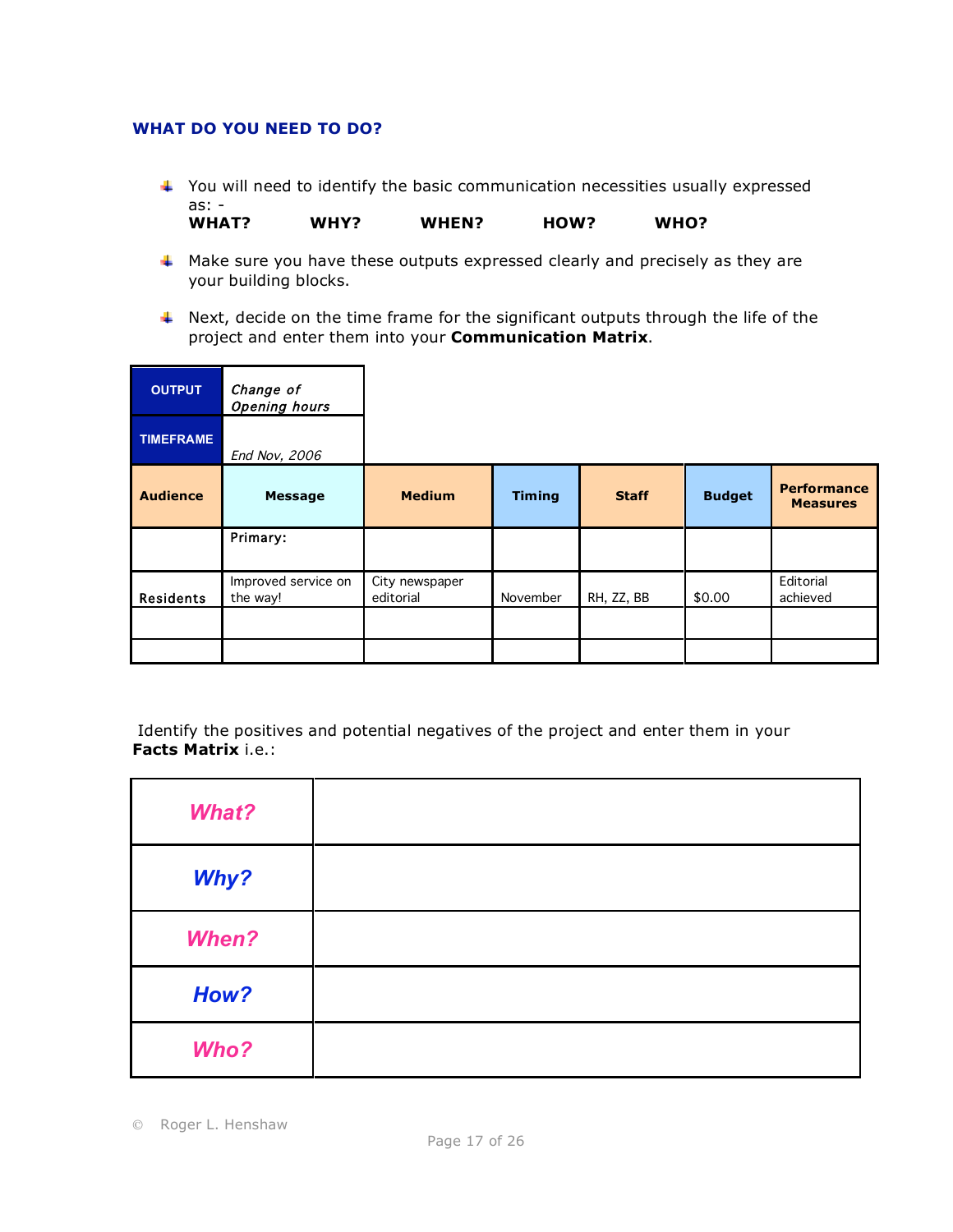List the areas most likely to cause debate or conflict and those most likely to be popular.

The staff involved, will be best placed to know those areas of concern and can plan accordingly with a little help.

Depending upon the nature of the project some or all outputs will need planning as to the best strategy for communicating your goals and outputs.

If, for example your project requires changing the service delivery mechanism in a localised area, it is odds on that there will be a group of residents who will want information about every aspect of the changes under discussion.

#### **YOUR AUDIENCE**

**Individuals**

The rule of thumb here is think as broadly as possible - cover as many groups and sub-groups as possible. You can always delete the least problematic later, but at least you wont have missed that very vocal pensioner group whose chairperson lives next door to your Boss!

Here is a list of **target groupings** that may need to be considered. It is not exhaustive and you will have other target audiences that are specific to your strategies and should be added to your planning.

| .                    |                            |
|----------------------|----------------------------|
|                      |                            |
| Women                | Disabled                   |
| Singles<br>÷         | Owners<br>÷                |
| Youth<br>۰.          | $\leftarrow$ Renters       |
| Men<br>÷             | $\ddot{\bullet}$ Household |
| <b>Families</b><br>÷ | Homeless<br>÷.             |
| Children<br>÷        | <b>Business</b><br>÷       |
| CALD                 | Aged<br>÷                  |
|                      |                            |

#### **Organisations – Educational & Professional**

| Schools |  |
|---------|--|
|         |  |

- 
- 
- 
- $\leftarrow$  Service Organisations
- $\downarrow$  Pre-schools  $\downarrow$  Residents Groups
- $\overline{\phantom{a}}$  Tertiary  $\overline{\phantom{a}}$  Special Interest Groups
- $\downarrow$  Special Needs  $\downarrow$  Community Groups

#### **Community Facilities**

- 
- $\downarrow$  Sporting and recreation  $\downarrow$   $\downarrow$  Cultural Venues
- $\downarrow$  Libraries  $\downarrow$  Community Centres
- Roger L. Henshaw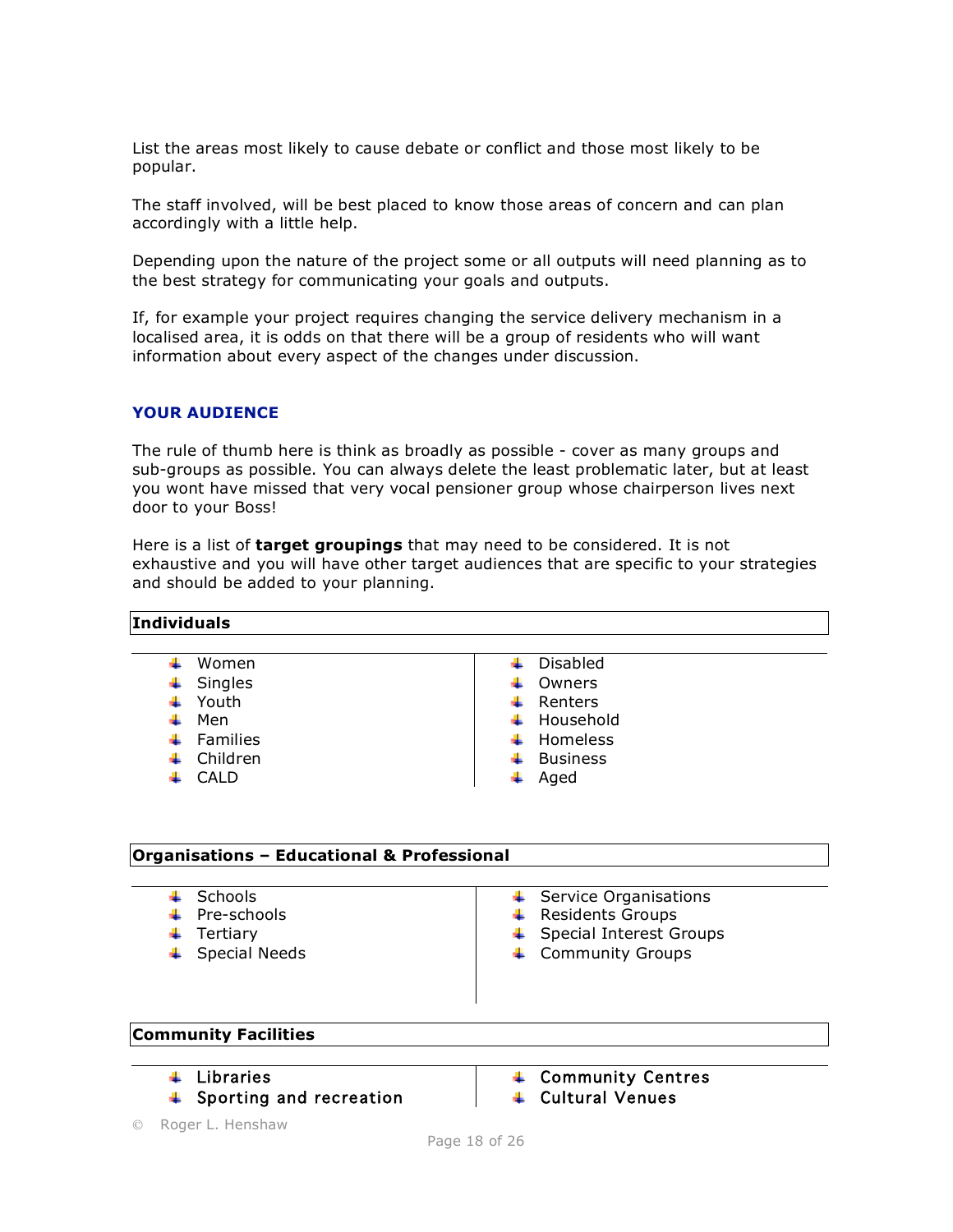|  |  | $\leftarrow$ Childcare Centres |
|--|--|--------------------------------|
|--|--|--------------------------------|

#### **Council**

- $\downarrow$  General Managers  $\downarrow$   $\downarrow$  Councillors
- ↓ Directors 
→ Committees
- $\downarrow$  Managers / Department Heads  $\downarrow$  + Staff
- Mayors/Lord Mayors

÷

- 
- 
- 

#### **State & Federal Government**

- 
- $\downarrow$  Committees  $\downarrow$  Officials
- $\ddag$  State Library

 $\downarrow$  Minister  $\downarrow$  Department

#### **Media (Press, Radio, Web & Television)**

- $\downarrow$  Local  $\downarrow$  National
- $\downarrow$  Metropolitan

÷

Remember individual journalists can cover news, features, and photographic, industrial, local government and specialist areas such as urban design and may require information i.e. the Media Release.

#### **THE MESSAGE**

When you frame a message you will need to think of not only what you want to tell your various audiences, but also how you will say it.

#### *It's not what you want to say, it is what they can hear.*

Whenever you frame a message it is imperative that you first ask, who is the audience.

Your message should be tailored in language that the particular audience is most able to understand. It is an exercise in futility, or worse, alienation, if you do not use the most appropriate communication tools.

When in doubt pitch your language at the level of a bright 10 year old child who will be translating your newsletter for her parents who do not read English.

Many Managers have gone down the slippery path of being too technical, verbose or esoteric because they were keen to impress upon an audience their own brilliance, rather than get the real message across.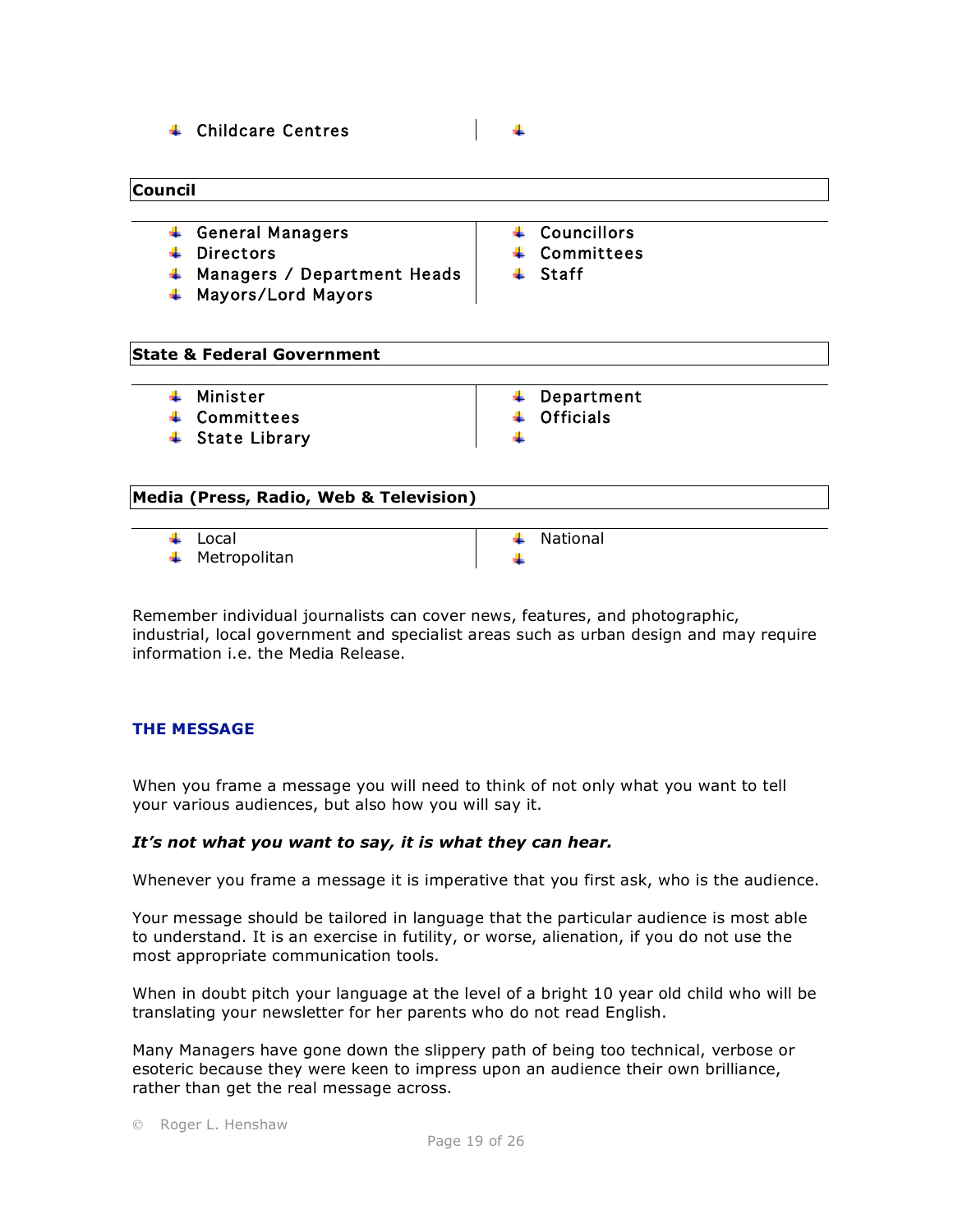This does not mean that you systematically underestimate your audience, but that you do your homework and keep your ego out of the process.

As to what you are trying to tell your audiences, there are several things to keep in mind.

- $\ddot{\phantom{1}}$  You may have more than one message for the same audience.
- $\ddot{\bullet}$  Your message may change over the course of your plan implementation or project.
- $\ddot{\phantom{1}}$  It is a good idea to stick as close as possible to the facts!

Try to get your message down to a sentence and make it colloquial and clear. This is known in the business as a "grab".

No matter what mechanism you will be using to disseminate your message, being able to encapsulate the information in a concise, unambiguous and pithy line will help your audience grasp the basics quickly.

Depending on the mechanism, you will then have time to expound upon the details or add additional information, but your fundamental tenet will be remembered.

If you feel you need some help with this, you can employ a much used method of constructing a grab called MBE - message, because, explanation.

#### Example

#### **Message:**

 $\ddot{\phantom{1}}$  Tendering out the supply, processing and cataloguing of our collections is in everyone's interest

#### **Because**:

(This is a really powerful word we learnt in childhood and *its' effect is much more significant than the definition of the word).*

 $\ddot{\bullet}$  Books and other materials will reach or shelves more quickly and free up cataloguing and processing staff time to provide more front-of-house library services and programmes.

#### **Explanation**:

 $\ddot{\phantom{1}}$  Economies of scale via partnership with an approved panel of suppliers will provide our community with better services for their rate dollar. It will also ensure that new release materials reach our shelves on or before their official release date via bookshops; and that our staff provide up to date profiles that detail our collection needs and monitor them and our supply more effectively and efficiently.

Now, timing as they say is everything, so remember *whoever gets in first, sets the Agenda.*

Roger L. Henshaw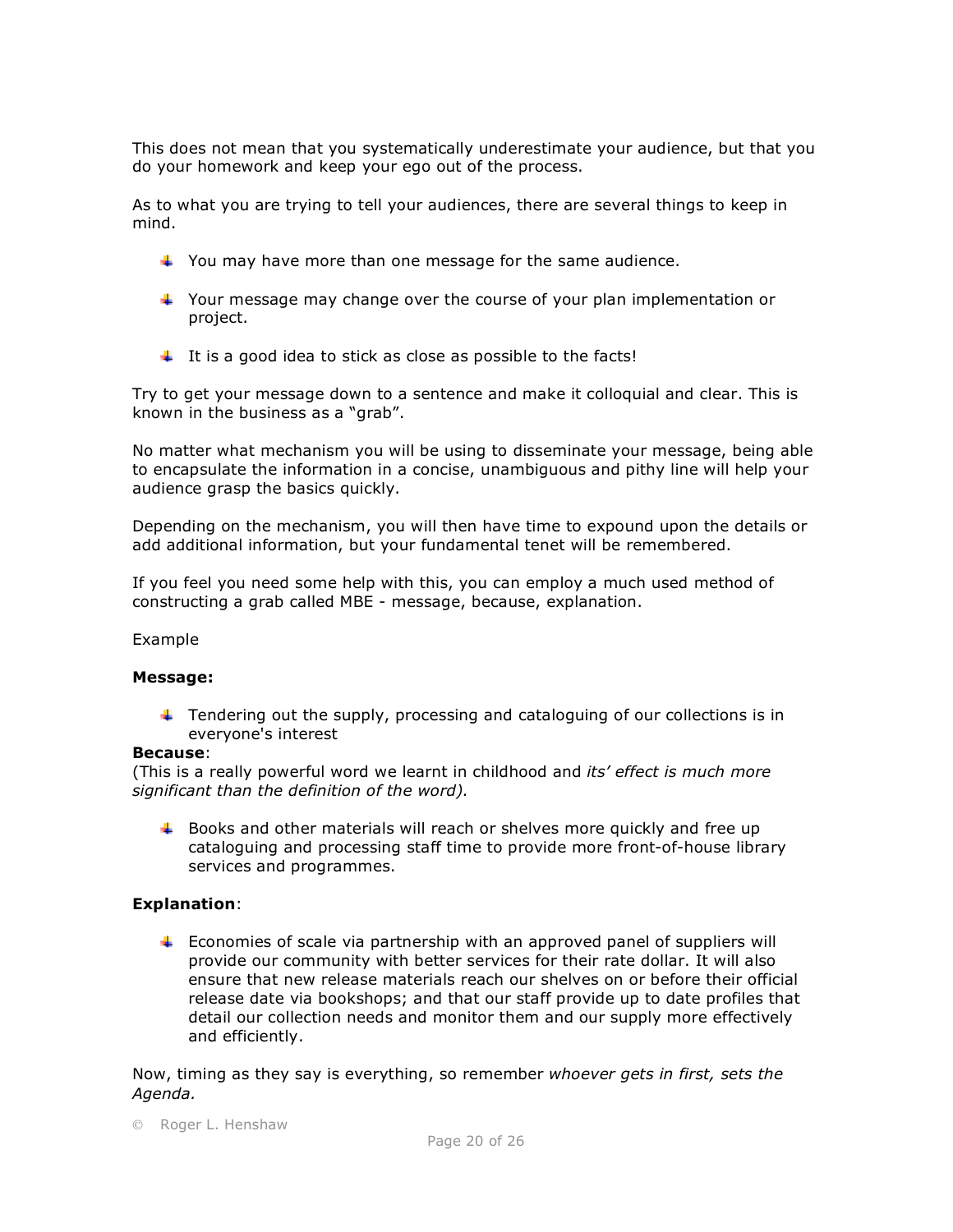After the first statement is made, everyone else has to, in some degree or other, respond to the "facts" that already lie on the table.

It is imperative that you are timely in beginning the communications process, because by and large, what you don't tell "them", "they" will make up if you leave "them" too much time.

#### **A word about negative campaigns:**

It takes 5 pieces of alternative information to change a person's mind after they form a negative view.

This information can work for or against. You can choose to play on the negative message tightrope. In the past Government at all levels, have been reluctant to venture down this path. It is not a strategy to be undertaken lightly, but is does have a place in your communications armory.

#### **THE MEDIUM**

#### **What medium you choose will be dictated by:**

- **↓** Your audience
- $\frac{1}{\sqrt{2}}$  Your timeframe
- Your budget

While it is essential that you get your message out on the mainstream information channels, try to find an angle that is creative and informative and makes your message stand out from the rest.

#### **Example**

As far as the media goes make their lives as easy as possible Always provide press kits with quotes, background information, charts, diagrams, photos etc.

Any journalist running late will be grateful for you making their job just that bit easier and might just use your info verbatim.

Think about a useful gift such as a computer mat with your project's hours of operation, personnel, phone numbers etc.

This way, they will be reminded daily of the great job you do and know who to call when they need a "feel good" story.

Now match your message and your medium to your audiences. Many of your audiences will be able to be serviced by the same medium so you can now start to streamline your planning.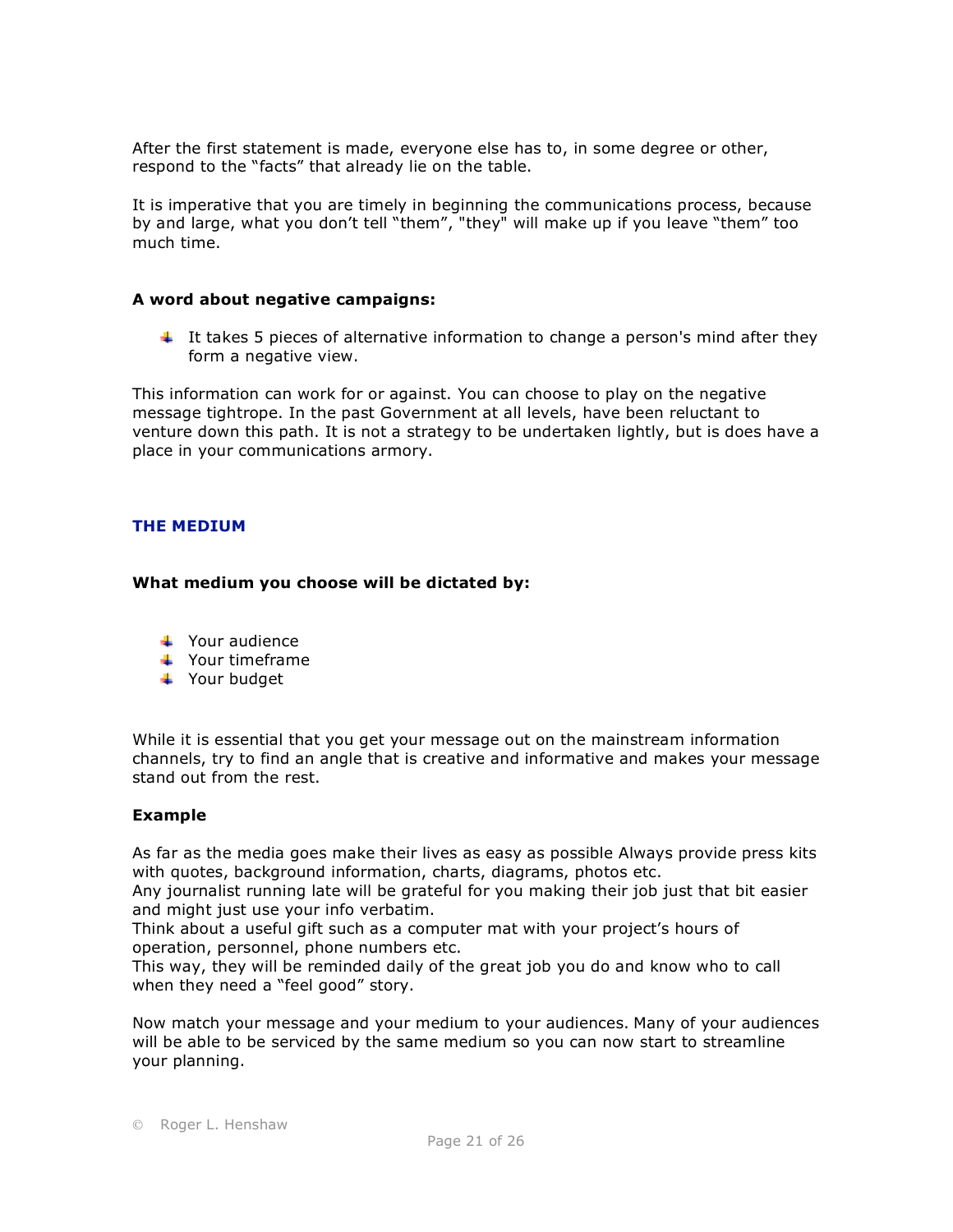These are just some of the possibilities for getting your message across, the reasons you may choose to use them and their strengths and weaknesses:

| <b>Medium</b>                | <b>Reason to Use</b>                                                                                                                                                                           | <b>Strengths</b>                                                                                                                                                                              | Weaknesses                                                                                                                                        |
|------------------------------|------------------------------------------------------------------------------------------------------------------------------------------------------------------------------------------------|-----------------------------------------------------------------------------------------------------------------------------------------------------------------------------------------------|---------------------------------------------------------------------------------------------------------------------------------------------------|
| <b>Television</b>            | Raise Awareness<br>Launch new service,<br>$\bullet$<br>program or collection<br>Encourage Use<br>$\bullet$<br><b>Broad Coverage</b><br>$\bullet$                                               | High Impact<br>$\bullet$<br>Builds your reach<br>$\bullet$<br>Coverage<br>$\bullet$<br>Creativity                                                                                             | <b>High Costs</b><br>Lack of target<br>$\bullet$<br>audience selectivity<br>Clutter<br>$\bullet$<br>Limited viewer<br>$\bullet$<br>attention      |
| Radio                        | Build localised awareness<br>$\bullet$<br>Component of integrated<br>$\bullet$<br>campaign                                                                                                     | Targeted -<br>$\bullet$<br>geographically by<br>market segment<br><b>Builds frequency</b><br>$\bullet$<br>Cost efficient vs. TV<br>$\bullet$<br>Short lead time<br>Intimacy<br>$\bullet$      | Audience attention<br>$\bullet$<br>Lack of production<br>$\bullet$<br>flexibility<br>Low impact<br>$\bullet$                                      |
| Outdoor &<br><b>Transit</b>  | <b>Build Awareness</b><br>$\bullet$<br>Support wider campaign<br>$\bullet$                                                                                                                     | Targeted -<br>$\bullet$<br>geographically<br>Cost efficient<br>$\bullet$<br>Unique creative format<br>$\bullet$<br>Tie message to audience<br>situation                                       | Limited site selection<br>$\bullet$<br>Fleeting message<br>$\bullet$<br>Potential audience<br>boredom<br>Image control<br>$\bullet$<br>(graffiti) |
| <b>Direct Mail</b>           | Call to action<br>$\bullet$<br>Measurable response<br>$\bullet$<br>Launch new service,<br>special event etc                                                                                    | Measurable<br>$\bullet$<br>Personalised (when done<br>$\bullet$<br>well!!)<br>Targeted<br>$\bullet$<br>Immediacy<br>$\bullet$                                                                 | 'Junk Mail'<br>$\bullet$<br>perceptions<br>Limited reach<br>$\bullet$<br>Mailing list accuracy<br>Costly<br>$\bullet$                             |
| <b>Press Release</b>         | <b>Builds awareness</b><br>$\bullet$<br>Demonstrates leadership<br>$\bullet$<br>Portray authority<br>$\bullet$<br>Create word of mouth<br>$\bullet$<br>Launch new service etc<br>$\bullet$     | Credibility<br>$\bullet$<br>Information as 'News'<br>$\bullet$<br>Reach specific audience<br>$\bullet$<br>Very cost effective<br>$\bullet$                                                    | Control of message<br>$\bullet$<br>post release<br>Can be time<br>$\bullet$<br>consuming                                                          |
| Newspaper<br>Advertising     | Promotions<br>$\bullet$<br>Support other messages<br>$\bullet$<br>Tap into timely information<br>$\bullet$<br>e.g. weather, sporting<br>results<br>When you have 'real news'<br>to communicate | Short lead time<br>$\bullet$<br>Targeted geographically<br>$\bullet$<br>and by interest<br>Lower cost than other<br>$\bullet$<br>advertising<br>Trusted source of<br>$\bullet$<br>information | Creative limitations<br>$\bullet$<br>Clutter<br>$\bullet$<br>Reproduction quality<br>$\bullet$<br>Short life span<br>Compete with real<br>news    |
| <b>Web Site</b>              | Convey large amounts of<br>$\bullet$<br>information<br>Build database<br>$\bullet$<br>Demonstrate<br>٠                                                                                         | Flexible<br>$\bullet$<br>Large amounts of<br>$\bullet$<br>information<br>Creative opportunities<br>$\bullet$<br>Feedback mechanisms<br>$\bullet$<br>Interactive<br>$\bullet$                  | Attracting audience<br>$\bullet$<br>Holding interest<br>$\bullet$<br>Regular updating<br>$\bullet$<br>required<br>Technology conflicts            |
| <b>Press</b><br>Conference   | Announcements/launches<br>$\bullet$<br>Only when you have<br>"news"<br><b>Build Trust</b>                                                                                                      | High credibility<br>$\bullet$<br>High drama<br>Provides opportunity to<br>respond and expand                                                                                                  | Editorial control<br>$\bullet$<br>Hard to generate<br>interest<br>Vulnerable to<br>circumstances - no<br>quarantee of media<br>attendance         |
| Sponsorship /<br>Partnership | Create awareness<br>$\bullet$<br>Raise internal motivation<br>$\bullet$<br>Build credibility<br>$\bullet$                                                                                      | Positive association<br>$\bullet$<br>Targeted<br>$\bullet$<br>'Feel good' factor<br>Can be used to build<br>$\bullet$<br>relationships                                                        | $\bullet$<br>Cost<br>Control of message<br>$\bullet$<br>Linked to fate of<br>personality, cause<br>or event                                       |
| <b>Survey</b>                | Generate editorial<br>$\bullet$<br>coverage<br>Position as leader<br>$\bullet$<br>Build authority<br>٠                                                                                         | Cost effective<br>$\bullet$<br>Short lead time<br>$\bullet$<br>High impact<br>$\bullet$<br>Multiple uses<br>Very likely to generate                                                           | Results may not<br>$\bullet$<br>support desired<br>positioning (but you<br>can almost always<br>find something                                    |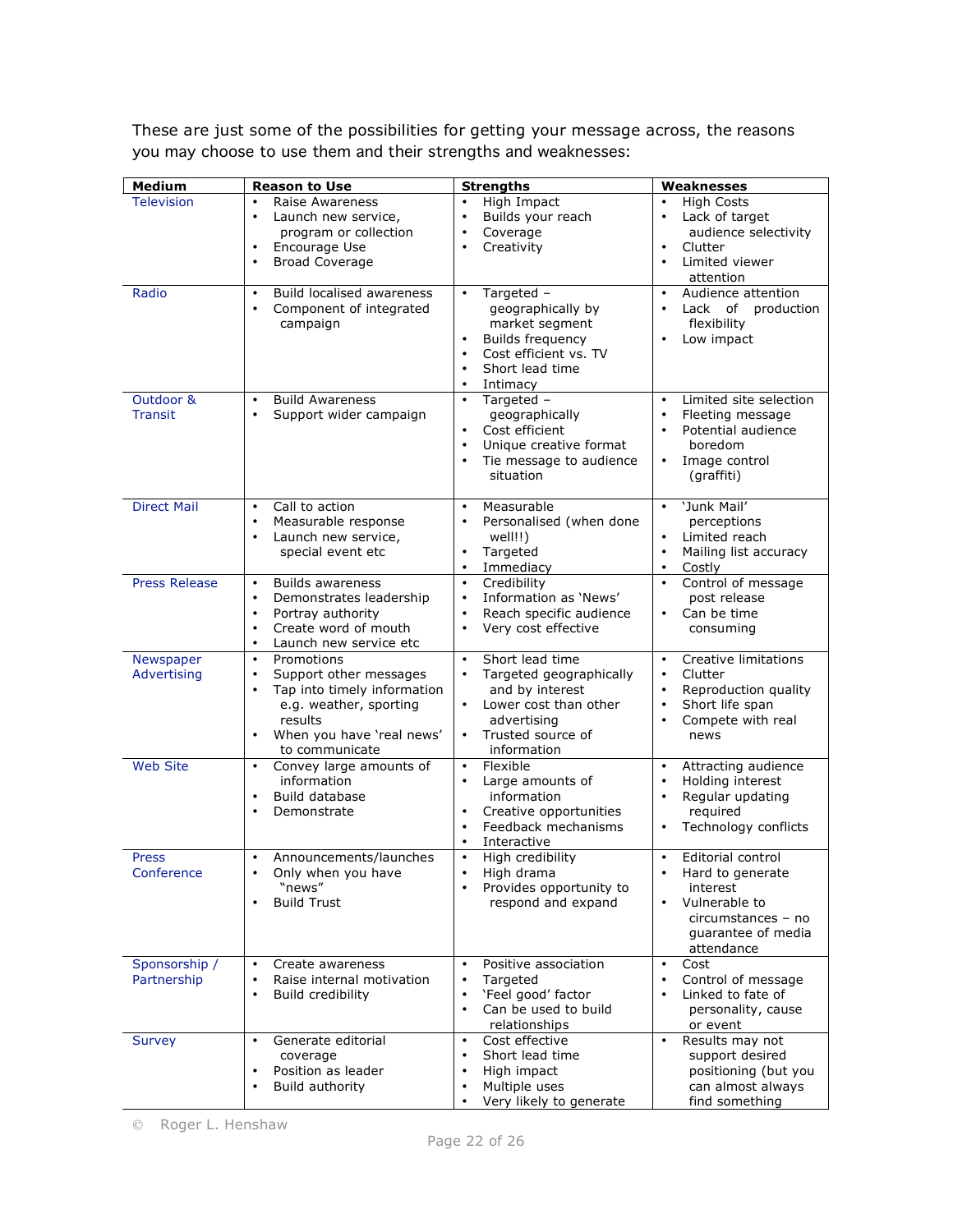|                      |                                               | editorial coverage                                                                                                       | newsworthy to say)                                                           |
|----------------------|-----------------------------------------------|--------------------------------------------------------------------------------------------------------------------------|------------------------------------------------------------------------------|
| Interview/article    | Opinion<br>٠<br>Leadership                    | Very low cost<br>Short lead time<br>Editorial coverage far<br>more widely read than<br>advertising (at least 3<br>times) | Editorial control<br>Vulnerable to bigger<br>news taking<br>available space  |
| Photo<br>Opportunity | Create awareness<br>Excitement                | Memorable<br>Cost effective<br>Can generate further<br>publicity and word of<br>mouth                                    | Reach<br>Potential for bad<br>publicity<br>Can be complex to<br>٠<br>execute |
|                      | Copyright - 2004 Right Management Consultants |                                                                                                                          |                                                                              |

#### **TIMING**

Now you know what you need to do, check your resources and allocate the people, time and money to make it happen.

Do you have enough money to do this properly; is there staff available, have you got the timeframe right? These are all questions for you to manage.

If you don't have sufficient funds in your marketing budget before you start implementing your strategies you'll probably find it very embarrassing to start asking for it when your customers start complaining.

Plan for it. If it's knocked back, at least you tried, and if it's suddenly needed, you already have the basics planned.

Remember - If you act as if it matters, and it doesn't matter... it doesn't matter But, if you act as if it doesn't matter, and it does matter... it does matter!

#### **MEASURING YOUR PERFORMANCE**

Performance measures in communication theory are notoriously difficult to get right, as so much of the process is qualitative. It is however worth trying and can be done by analysing the following:

#### **Mechanism**

You can elicit information from your various audiences as to whether they physically received your communication and if so, whether they read it, played it, understood it or whatever.

You will need to identify the most appropriate way to do this such as telephone interviews or selected questionnaire, use of focus groups etc.

#### **Message**

This is a bit more difficult as it is not always easy to frame questions that are not biased. This is not necessarily a bad thing if your primary outcome is not a research perfect inquiry.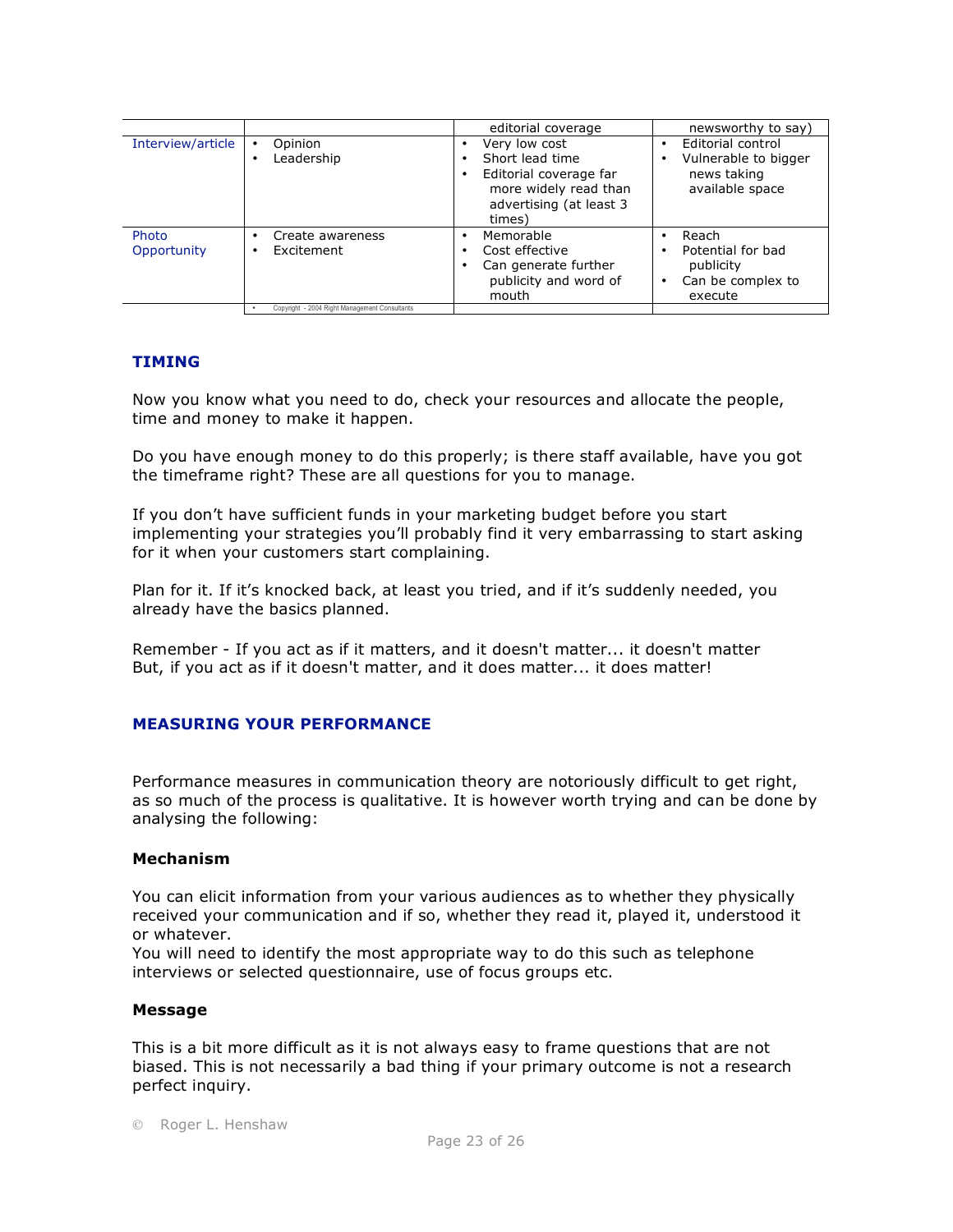For example, you might ask participants in a focus group the following:

Q "Did you know that the library has introduced new weekend opening hours to give our customers greater access to our services?"

This research allows you to give information as well as get feedback on the implementation of any given strategy and how well you've communicated and promoted it to date, so it has real value as a communication tool.

#### **Media**

The media is a whole different ball game. You can't guarantee media coverage no matter how fabulous your event (Murphy's law may prevail)

You can measure:

- $\ddot{\phantom{1}}$  Your timeliness in getting information out to the media
- $\ddot{\phantom{1}}$  The range of outlets covered
- $\ddot{+}$  The number of times the media contacts you or your staff etc.

You would be foolhardy to only measure column inches or broadcast time because it doesn't tell you what's been said. This is a specialist area and you may wish to seek help from your Council's media department as they will be grappling with this problem on a daily basis and may have come up with some creative solutions.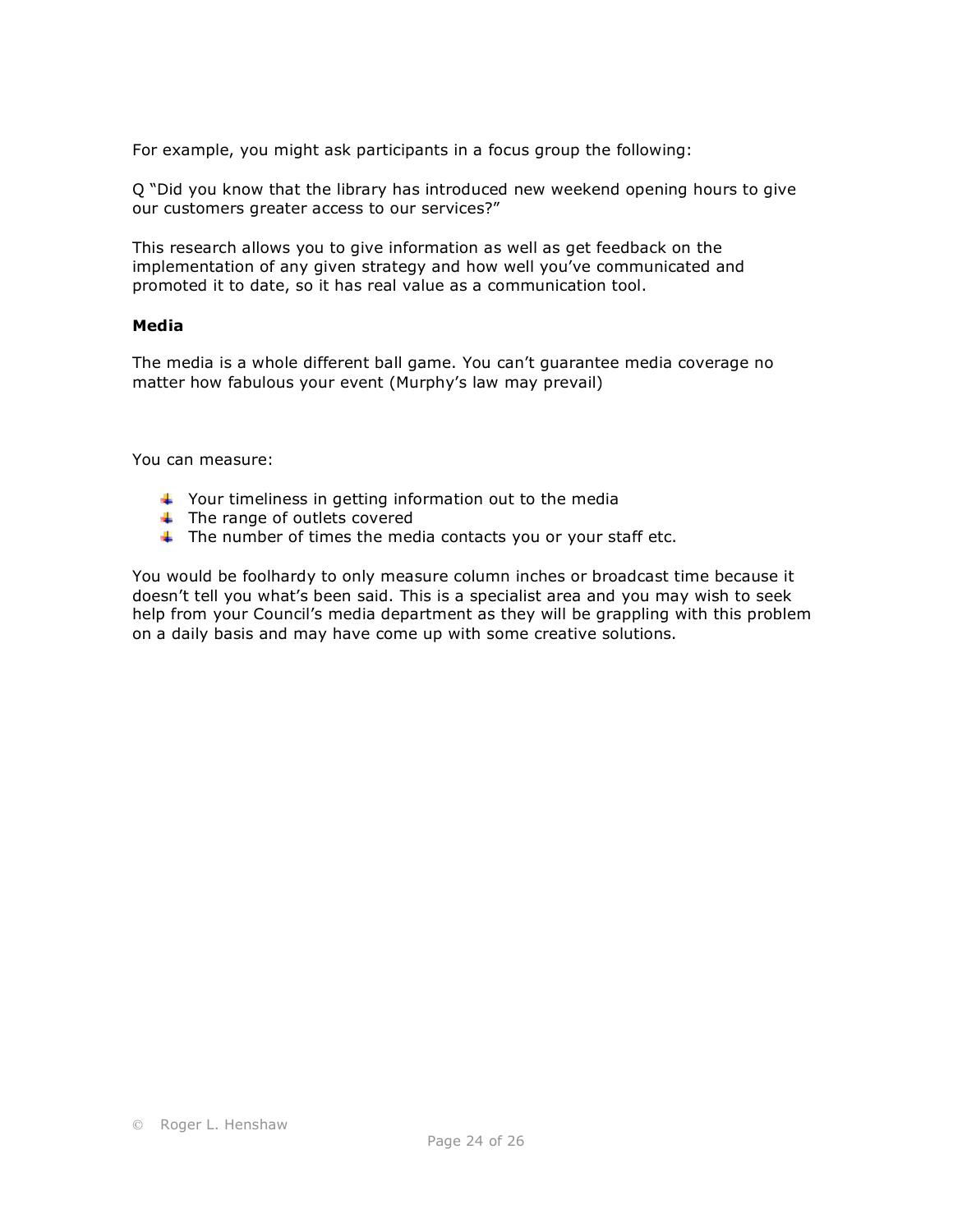## **Notes**

#### **A Marketing Plan may include:**

- $\uparrow$  A Future Direction Statement (Vision and Mission statements)
- $\leftarrow$  Executive Summary
- **Situation Analysis including a demographic analysis (current and trends)**
- Strategic Areas (Coverage):
- $\ddagger$  Technology;
- Systems (Processes/Policies);
- Staff (Human Resources);
- **+** Professional Development Program
- $\downarrow$  Customers (Target Groups internal and external);
- Consultation / Research (methodologies etc.)
- $\downarrow$  Services (current, planned and potential);
- $\downarrow$  Products;
- $\ddot$  Infrastructure;
- Training & Professional Development
- $\leftarrow$  Succession Planning
- $\downarrow$  Resource requirements and sources
- $\leftarrow$  Responsibility statements
- $\leftarrow$  Performance Measures & Indicators
- $\leftarrow$  Achievable time-frames
- $\pm$  Feedback and Review mechanisms
- $\overline{\phantom{a}}$  A Service Charter

The Marketing Plan can then be used to produce annual action/business plans and individual or teamwork plans.

## **Leadership – the fundamentals of success**

- 1. Understanding our environment (Situation Analysis): Study markets, look for unsatisfied demands and assess how to position the costs and quality of our products or services successfully.
- 2. Vision & Mission (Where we are going): Understanding what services we can best provide as well as the future we want to create.
- 3. Action Planning: Strategies to bridge the gap between where we are now and where we would like to be.

## **Critical Success Tips:**

- $\uparrow$  Keep staff happy and involved in our future direction.
- F Create a culture of participation, enthusiasm, innovation and advancement through performance (1 & 2 above can't be achieved without participation).
- Roger L. Henshaw